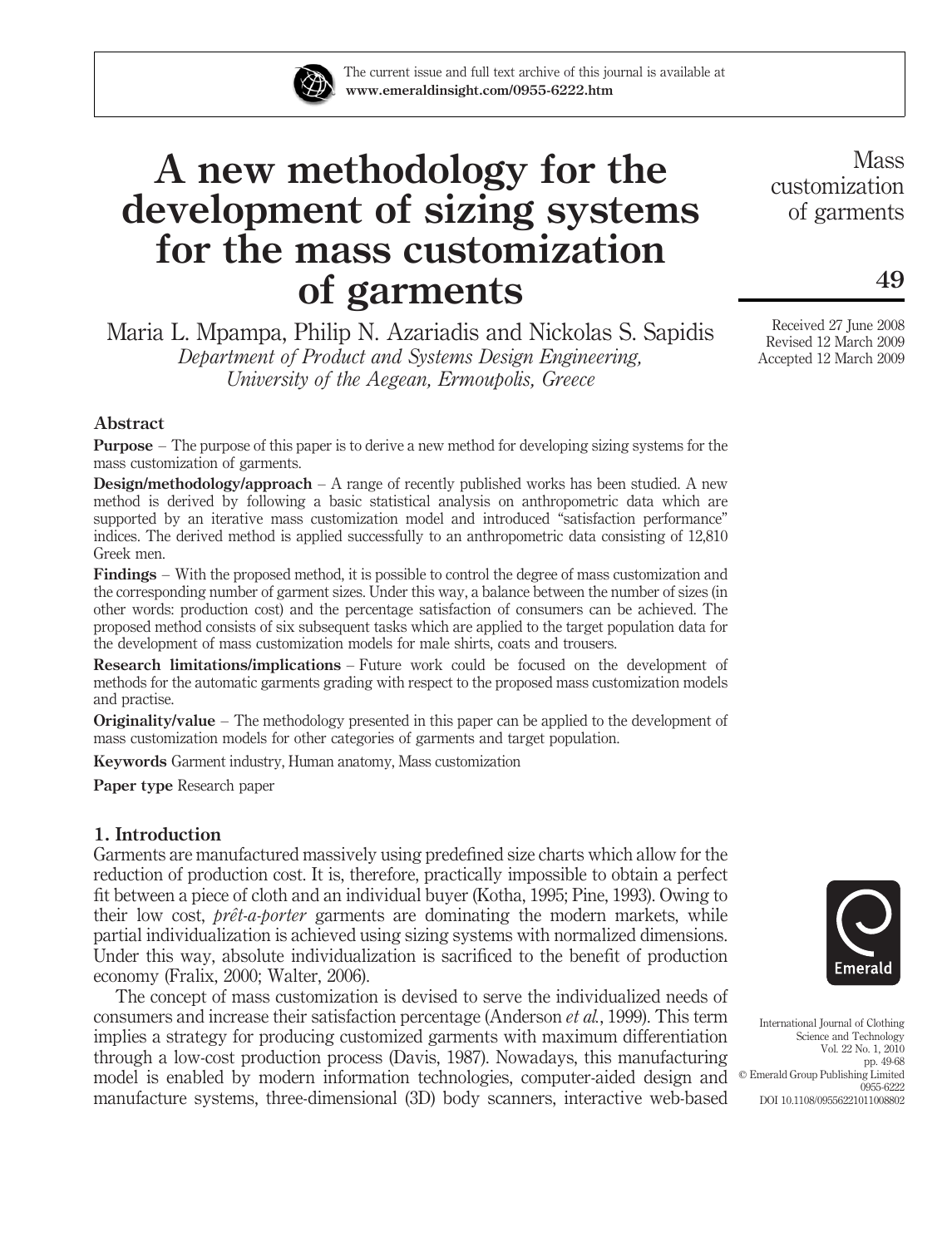applications, etc. (Ashdown and Delong, 1995; Salusso-Deonier, 1989; Gazzuolo et al., 1992). From the manufacturers' point of view, there is an apparent trend on producing individualized garments with the greatest possible differentiation without affecting the production cost (DeLong et al., 1993).

However, the relation between the size charts and body dimensions is not constant because of the changes that occur in the human population. Recent body surveys in Germany proved that a garment sizing system for a certain body type does not cover more than the 25 per cent of the population in which it is addressed (Lanenegger and van Osch, 2002; Walter, 2002). Hence, body measurements should be updated regularly in order to provide current information on essential sizes and their geographical distribution in the population (Istook *et al.*, 2003).

Consequently, for a successful garment mass customization model, the development and maintenance of up-to-date anthropometric databases of the target market population is essential (Salusso-Deonier, 1982; LaBat and Delong, 1990; Workman, 1991; Goldsberry et al., 1996; Ashdown, 1998). Such an approach necessitates the existence of a proper methodology for producing sizing systems (which are not proportionally graded) with respect to a target population and the corresponding garments type(s). These sizing systems should satisfy the majority of the target population and at the same time should imply a cost-effective and affordable production process by the garment manufacturer (Fralix, 2000; Walter, 2006).

In the present work, a new methodology for the development of effective sizing systems is proposed, aiming at the introduction of mass customization in the manufacturing process of a garment company. With the proposed methodology one is able to derive a sizing system appropriate for a particular group of people (i.e. children, elderly, solders, etc.). The effectiveness of the proposed methodology is illustrated by applying it to the development of size charts for a target population consisting of 12,180 Greek men between 20 and 30 years old. With the obtained charts, we were able to produce garments that satisfy up to 92.4 per cent of the population.

In the next section, we introduce the main methodology for producing sizing systems with respect to a specific target population and garment type, and with a variable degree of mass customization. Sections 3 and 4 present an application of the new methodology for producing certain garments for a Greek population consisting of 12,810 men. Finally, Section 5 concludes the paper giving also some remarks for future work.

### 2. The proposed methodology for the development of sizing systems

# 2.1 Review of existing works and main definitions

One early empirical sizing system, the CS 215-58 Standard, was developed in the USA in 1958 based on the manufacturers' experience. In 1970, another empirical sizing system, the PS 42-70 Standard of the USA, was developed using military anthropometrical data and a "trial-and-error" approach. Both sizing systems were based on out-of-date measurements taken at 1941 (Ashdown, 1998). Later, the development of new anthropometric databases demanded the classification of human bodies under various body types. This classification was achieved by Salusso-Deonier (1982) through a method called as "Principal component sizing system (PCSS)". Soon after, Tryfos (1986) proposed another method based on the "integer programming" approach in order to minimize the number of the different sizes in a size chart. This method attempts to optimise an objective function (or indicator) named as the

**IJCST** 22,1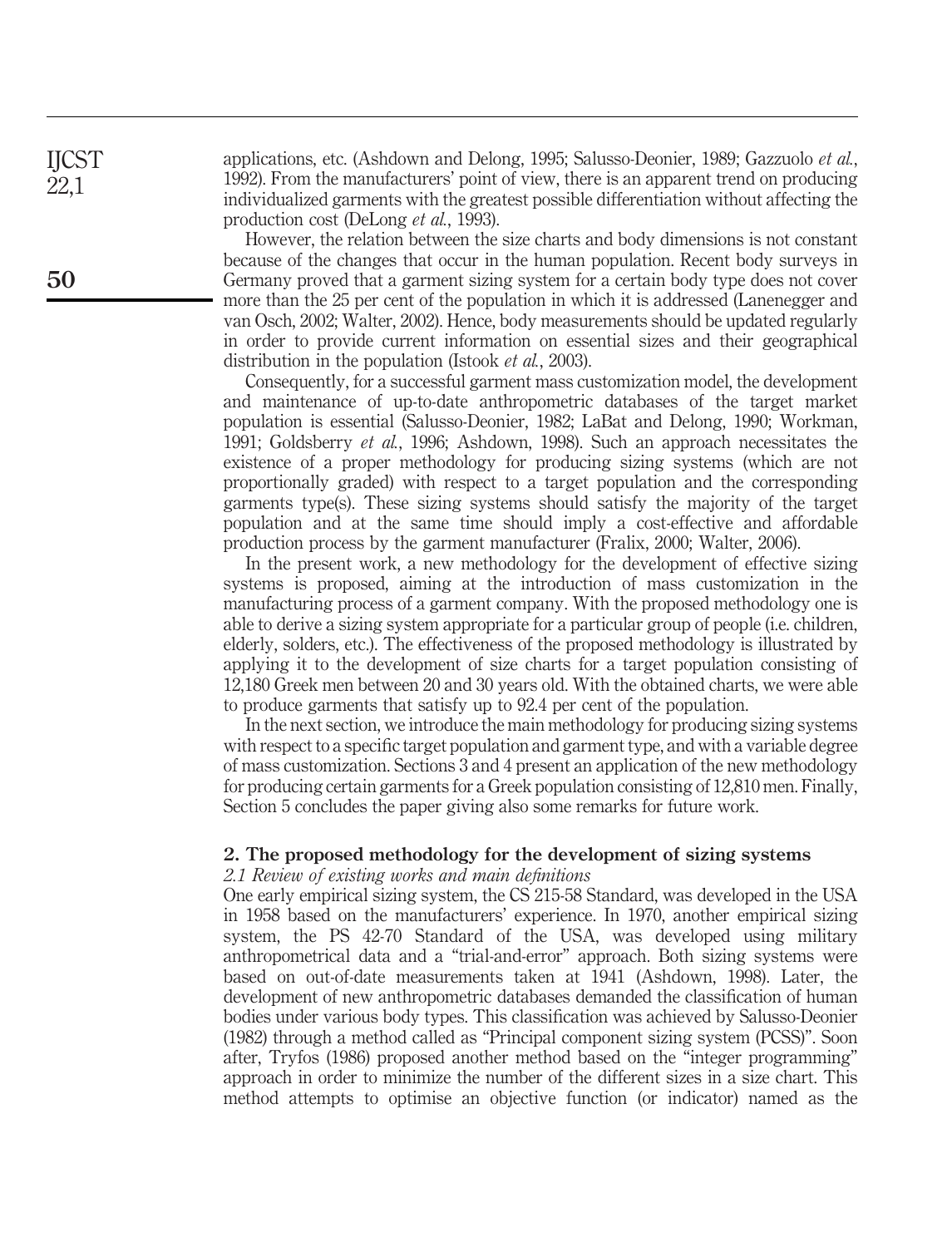"aggregate loss of fit" which measures the difference between real body dimensions and the produced size charts.

In 1994, the American Society for Testing and Materials (ASTM) developed the ASTM D5585-94 Standard of the USA utilizing the experience of garment designers and market information. This sizing system was validated using US army and navy anthropometrical data. Ashdown (1998) and McCulloch et al. (1998) focused on the development of sizing systems more satisfactory than the ASTM D5585-94 using the "aggregate loss of fit" indicator in combination with the PCSS method. Gupta and Gangadhar (2004) proposed a "statistical" method for the minimisation of the "aggregate loss of fit" indicator with respect to the population's body-type distribution. These models, however, were not developed with respect to the mass-customisation concept but to support the mass production of garments.

Loker *et al.* (2005) describe a variety of size-specific statistical and visual analysis methods than can be applied to market body scan data to improve the apparel fit of a sizing system. They apply their method to modify an existing sizing system of a garments company. Finally, Hsu and Wang (2005) use a decision tree-based data-mining approach to establish a sizing system for the manufacture of garments, which allows for a wider coverage of body shapes with a fewer number of sizes and generates regular sizing patterns and rules. Their method is specialised for men's pants.

In this paper, we adopt two definitions originated in Lanenegger and van Osch (2002) for the characterization of garment dimensions. These definitions will be referred later by using the terms constraints A and B:

- *Definition 1 (constraint A).* A dimension is called as primary when it plays an essential role in assessing when a garment is wearable by a consumer or not. In other worlds, a primary dimension tells when a piece of garment is able to cover the entire body of a consumer or not.
- Definition 2 (constraint B). A dimension is called as secondary when it plays an essential role in assessing a garment's fitting. In other words, a secondary dimension measures how a piece of garment (that fulfils constraint A) fits in a consumer's body.

Both constraints A and B are mentioned in the present paper as manufacturing constraints and vary with respect to the garment's type (i.e. upper/lower body clothing, etc.). The purpose of the introduced method is to provide a feasible mass customization model for a particular target group and a garment type, which will be also called as related garment.

The chest girth, waist girth and height are commonly used for the manufacture of the upper body garments. The neck girth and sleeve/arm length are commonly used for the manufacture of shirts. The waist girth and inside leg length are commonly used for the manufacture of lower body garments. In the methodology proposed in this paper, a set of body measurements (linear dimensions of height, inside leg length, sleeve/arm length, and girth dimensions of chest, neck and waist) of a target population is analyzed producing primary and secondary sizes that correspond to the primary and secondary dimensions of the related garment(s), respectively. The input body measurements should comply with the manufacturing constraints of the related garment(s). Then a sizing system is derived with the minimum number of different

Mass customization of garments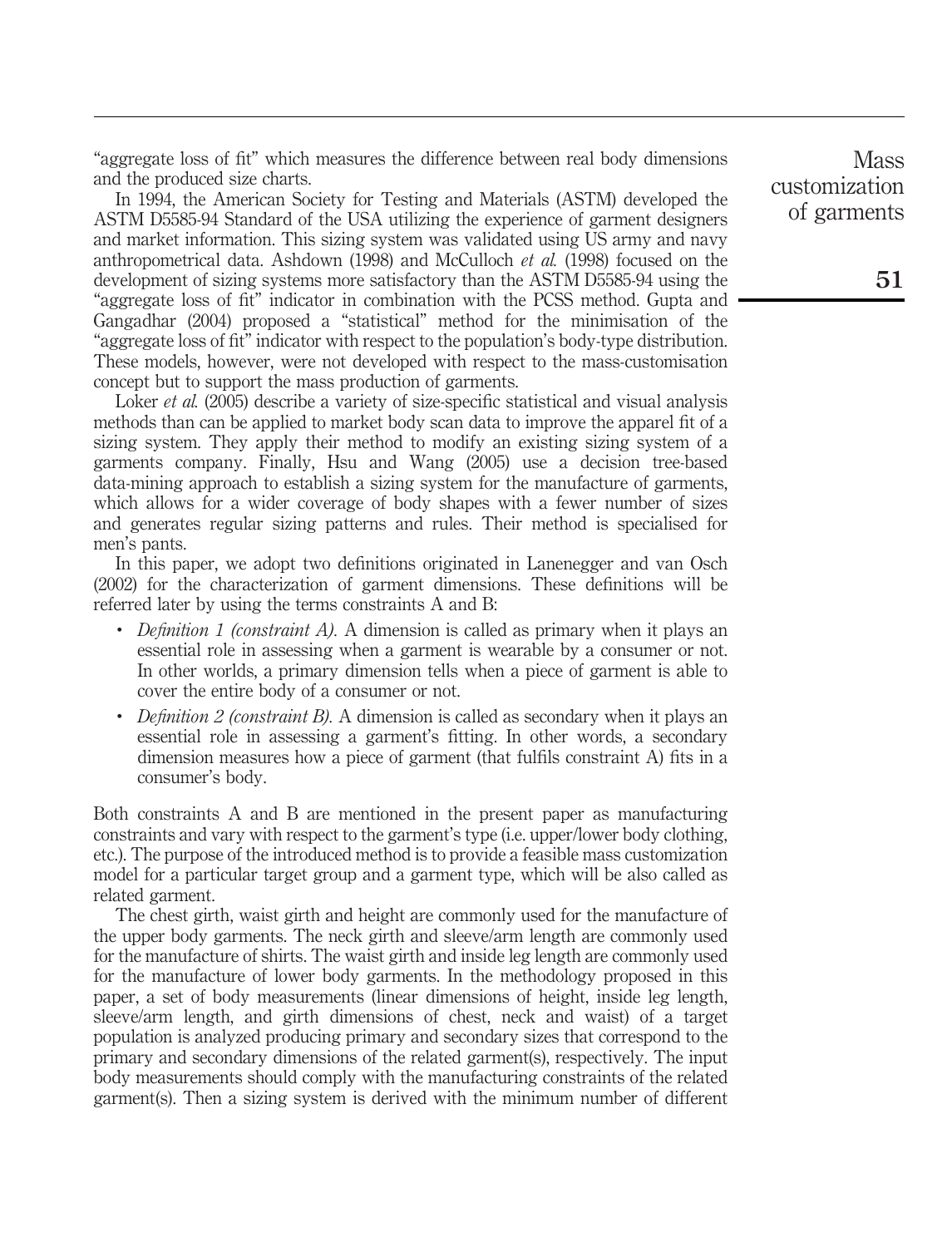garment sizes according to a chosen mass customization model. Consumers' satisfaction is assessed with a new tool that is proposed in this paper. IJCST 22,1

# 2.2 The proposed mass customization methodology

The overall methodology consists of six subsequent stages, which are shown in Figure 1 and are detailed in the following paragraphs.



52

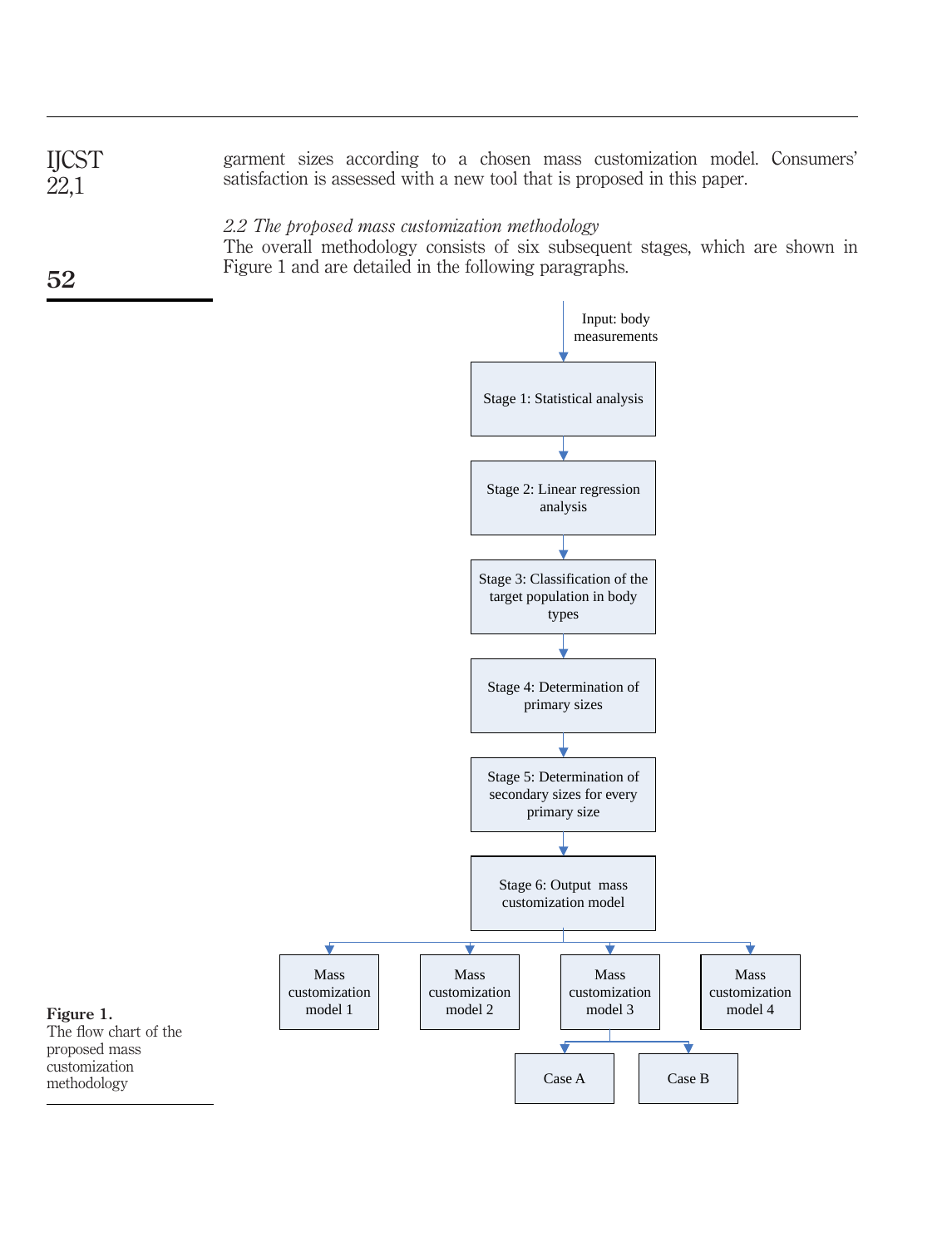Stage 1: statistical analysis of body data. A statistical analysis of body measurements takes place in order to determine the range of the various body dimensions. This analysis includes the calculation of the minimum (Min), maximum (Max) and mean value (Mean) as well as the standard deviation (SD) for every distinct set of body measurements.

Stage 2: linear regression analysis. Using the least squares linear regression analysis technique, the correlation between different body dimensions is determined. In this way, one is able to distinguish the primary from the secondary dimensions of the sizing system; essential information for the manufacture of garment patterns (Robertson and Minter, 1996; Jarosz, 1999; Barroso et al., 2005).

Generally, in this method, the selection of the primary and secondary dimensions is performed with respect to Constraints A and B in order to ensure that the produced sizing system will comply with the manufacturing constraints of the related garment and with the specific body measurements of the target population. This selection is facilitated using the correlation coefficient R. According to the BS 7231 Standard (BS 7231, 1990) two dimensions are related according to the following rules: if the correlation coefficient  $R < 0.5$ , then no relationship exists; if  $0.5 < R < 0.75$ , then there is a mild relationship; if  $R > 0.76$ , then a strong relationship exists. Using R, it is possible to reduce the number of independent measurements by removing those which exhibit a strong correlation along the primary and secondary dimensions.

Stage 3: classification of the target population in body types. The purpose of this stage is to classify the target population in body shapes according to the body measurements of each subject. The classification is performed utilizing:

- . the height dimension; and
- the "drop value"  $DV = [(\text{Chest girth}) (\text{Waist girth})]$  (Cooklin, 1999; Gupta and Gangadhar, 2004).

The "drop value" parameter is used to classify the different body shapes of the target population by determining distinct relationships between key dimensions (Cooklin, 1999; prEN 13402-3, 2004). Based on drop values, the population is classified into categories which correspond to generally perceived body shapes.

In this stage, we separate the target population in six body types according to their height (Table I) and in seven body types with respect to their drop value (Table II). This partition will allow of a sizing system covering a large range of different body shapes.

Stage 4: determination of primary sizes. The determination of the primary dimension depends on the garment type and Constraint A. Therefore, using the results

| Body type                                | Height (cm) |                       |
|------------------------------------------|-------------|-----------------------|
| Very short $<$ Mean $-$ 2SD              | $\leq 164$  |                       |
| Mean $-2SD <$ Short $<$ Mean $-SD$       | 164-171     |                       |
| $Mean - SD < Normal < Mean$              | 171-178     |                       |
| $Mean < Tall < Mean + SD$                | 178-185     | Table I.              |
| $Mean + SD <$ Very tall $<$ Mean $+$ 2SD | 185-192     | Classification of the |
| Too much tall $>$ Mean $+$ 2SD           | 192 >       | population vs height  |

Mass customization of garments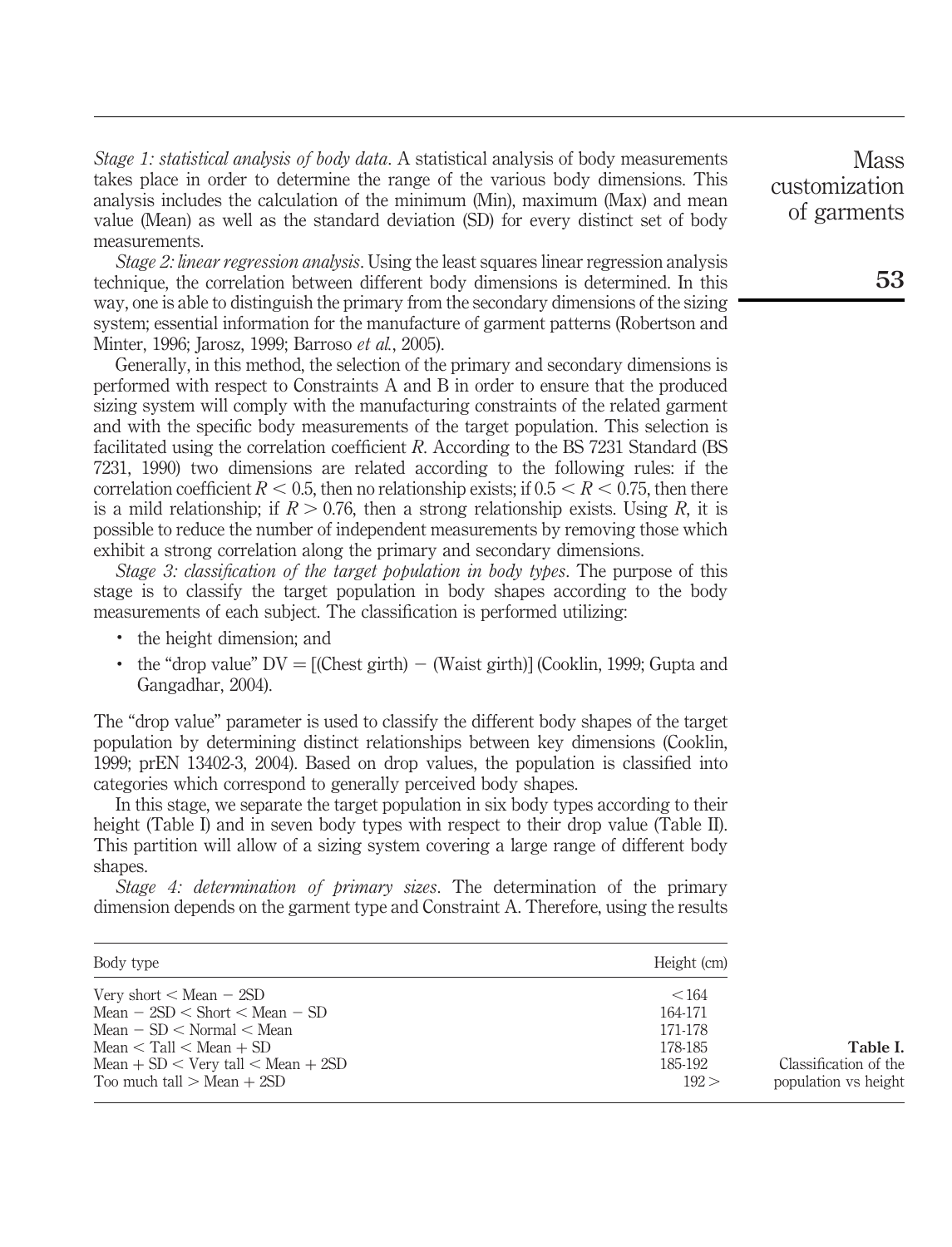of stage 2 analysis, we are able to associate a body dimension with the primary dimension that is used for the manufacture of the related garment. In this way, the target population is classified in primary sizes derived along the selected primary dimension.

In Gupta and Gangadhar (2004), the primary size ranges between  $\lceil$  (Mean  $-$  SD), (Mean  $+$  SD)]. In this paper, we chose a larger range between [(Mean  $-$  2SD), (Mean  $+$  2SD)], in order to take into account a greater part of the population  $(>= 95$  per cent). This choice, however, does not necessarily affect the final number of the produced garment sizes, since in the proposed method one is able to select the degree of mass customization.

A threshold  $\delta$  is determined afterwards in order to define the difference between two successive primary sizes  $x_k$ ,  $x_{k+1}$ . In this way, the obtained sizing system satisfies Constraint A as long as the corresponding part of the population lies within the interval [Mean  $-$  2SD, Mean  $+$  2SD]. The resulted number of primary sizes is:

$$
n = \frac{(\text{Mean} + 2\text{SD}) - (\text{Mean} - 2\text{SD})}{\delta} = \frac{4\text{SD}}{\delta} \tag{1}
$$

Although the development of a sizing system can be based either on a constant or a variable  $\delta$  (McCulloch *et al.*, 1998), in the proposed method, a constant  $\delta$  is selected for compatibility with the prEN 13402-3 (2004) standard. The effectiveness of this particular selection is verified by the application of the proposed method in recent anthropometric data.

Stage 5: determination of secondary sizes for every primary size. For every primary size, a set of secondary sizes is developed according to the type of garment and Constraint B. Similarly to the primary dimension, the secondary dimension lies also within [Mean  $-$  2SD, Mean  $+$  2SD] and the number of obtained secondary sizes n is calculated through equation (1). All secondary sizes are grouped together into two-dimensional tables with respect to the selected primary dimension and are utilized for the development of the required sizing system.

Stage 6: selection of a mass customization model. Each mass customization model defines a sizing system that starts with the "medium body shape" (according to Stage 3) and proceeds to covering "neighboring body shapes" according to this model. Each model depends on the desired mass customization degree which is iteratively improved in sequential steps. For each obtained mass customization model, a sizing system is developed according to the following scheme:

(1) Step 0: mass production. Development of medium sizes (primary sizes) only, which are traditionally used for the mass production of  $\hat{p}\hat{r}\hat{e}t$ -a-porter garments.

|                         | Body type        | Difference of chest $-$ waist girth (cm) |
|-------------------------|------------------|------------------------------------------|
|                         | Very small       | >18                                      |
|                         | Small            | 14-18                                    |
|                         | Medium           | 10-14                                    |
| Table II.               | Full             | $6-10$                                   |
| Classification of       | Large            | $2-6$                                    |
| population according to | Extra large      | $-2$ to 2                                |
| the "drop value"        | Very extra large | $<-2$                                    |

54

**IJCST** 22,1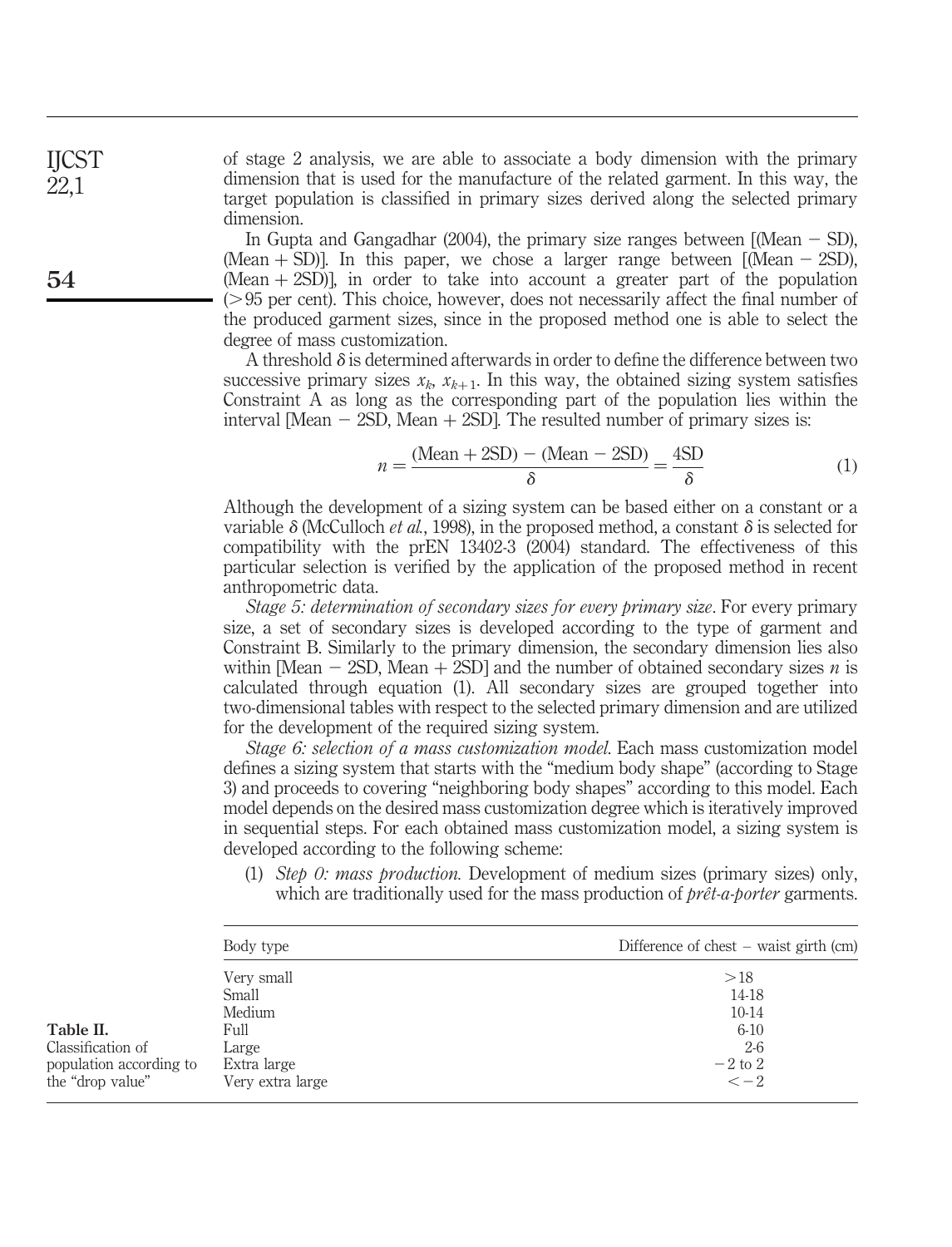- (2) Step 1: mass customization model 1. Development of two secondary sizes for every primary size according to the first secondary dimension.
- (3) Step 2: mass customization model 2. Development of eight secondary sizes for each primary size according to the first and second secondary dimensions. This model is valid for garments with two secondary dimensions.
- (4) Step 3: mass customization model 3:
	- . Case A (only one secondary dimension exists). Development of four secondary sizes for every primary size according to the secondary dimension.
	- . Case B (at least two secondary dimensions exist). Development of up to 25 sizes along the two secondary dimensions for every primary size. These sizes are produced for the two body categories which are "before" and "after" the medium body shape.
- (5) Step 4: mass customization model 4. Development of all possible sizes for every primary and secondary dimension. This model corresponds to a sizing system with the maximum population satisfaction and the larger number of different garment sizes. This is the best possible degree of mass customization for a particular target population. Our experiments show that the resulted garments fit to the 99.9 per cent of the target population.

The selection of a mass customization model is facilitated using a new assessment tool called as "Total satisfaction percentage." The new index is based on the value of "satisfaction percentage" according to the following definitions.

Definition 3 ("satisfaction percentage"). For each size  $k$  of the sizing system of a given mass customization model  $j$ , and for each garment type  $i$ , the satisfaction percentage  $a_{ijk}$  of the target population is equal to the percentage of the target population that its three characteristic (one primary and two secondary) body dimensions  $(x_i, y_i, z_i)$  fall within the corresponding garment sizes  $(x_{ik}, y_{ik}, z_{ik})$  up to a maximum tolerance value  $(\Delta x_{i,\text{max}}, \Delta y_{i,\text{max}}, \Delta z_{i,\text{max}})$ , i.e.  $|x_i - x_{ik}| \leq \Delta x_{i,\text{max}}$ ,  $|y_i - y_{ik}| \leq \Delta y_{i,\text{max}}$ ,  $|z_i - z_{ik}| \leq \Delta z_{i,\text{max}}$ . Here:

$$
(\Delta x_{i,\max}, \Delta y_{i,\max}, \Delta z_{i,\max}) = \frac{1}{2}(\delta_{\beta}, \delta_{s1}, \delta_{s2}),
$$

where  $\delta_{p}$ ,  $\delta_{s1}$ ,  $\delta_{s2}$  correspond to the constant difference between two successive values of the primary dimension, and the first and second secondary dimensions, respectively.

Definition 4 ("total satisfaction percentage"). The "Total satisfaction percentage"  $a_{ii}$ of a target population with respect to a given garment type  $i$  and a mass customization model  $j$  is calculated by:

$$
\acute{a}_{ij} = \sum_{k=1}^{n} \alpha_{ijk} \tag{2}
$$

Contrarily to existing approaches (see, e.g. the "aggregate loss" of fit (Tryfos, 1986; McCulloch et al., 1998; Gupta and Gangadhar, 2004)) the proposed indicator is able to measure the degree (or percentage) to which a certain sizing system "satisfies" the target population. On the other hand, the "aggregate loss" index simply expresses the average Euclidean distance between the dimensions of individuals and their allocated garment size. Therefore, the proposed index is able to assist a garment manufacturer to

Mass customization of garments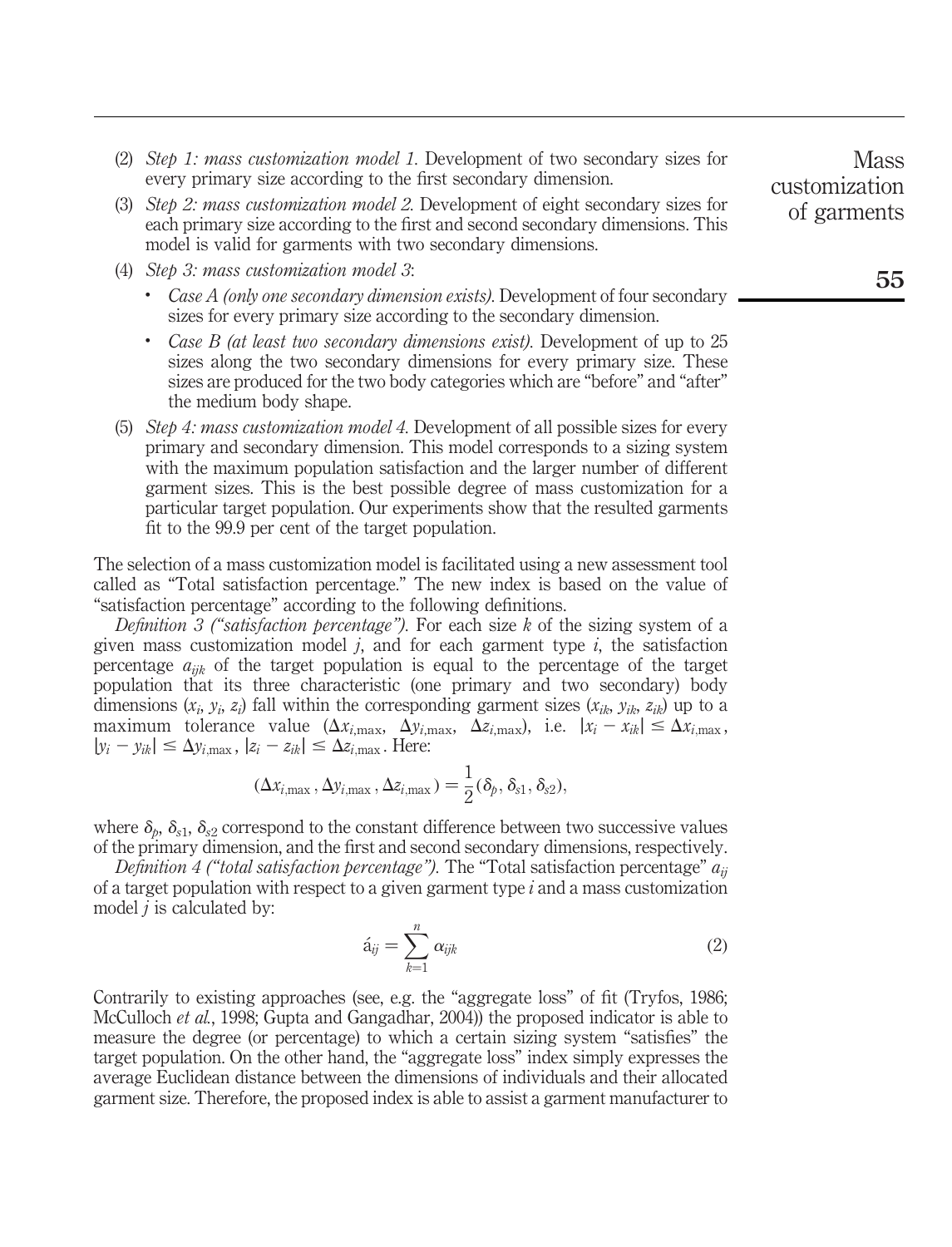select the mass customization model that is most appropriate for its production process and market pursues. IJCST 22,1

# 3. Application of the proposed methodology for the development of mass customization models for a Greek-men population

The proposed methodology is applied to anthropometric data that correspond to 12,180 Greek men from the entire country aging between 20 and 30 years old. Six basic body dimensions were measured the time period between 2003 and 2004 by the traditional technique. These include the linear dimensions height, inside leg length, sleeve/arm length and the girth dimensions of chest, neck and waist.

The purpose of this application is to derive mass customization models for the production of men:

- . shirts;
- . garments of the upper body (excluding shirts and underwear); and
- . garments for the lower body.

In order to avoid redundant analysis, this section presents the first five stages of the application of the proposed method, while Section 4 summarizes the different mass customization models according to stage 6.

### 3.1 Stage 1: statistical analysis of body data

The results of the statistical analysis of the six body dimensions of the 12,180 individuals are listed in Table III. The mean values (Mean) express the body dimensions of the "average" 20-30 years old Greek man.

### 3.2 Stage 2: linear regression analysis

For each pair of body dimensions, the linear regression correlation coefficient  $R$  is calculated in order to determine the body dimensions that will be utilized for satisfying constraints A and B with respect to the related garment type. Table IV summarizes the results of this analysis.

According to Table IV, there is a strong relationship  $(R = 0.9948)$  between the chest and waist girth as it is also shown in Figure 2. For clarity reasons, the diagram points (rhombs) depict the mean value of the waist girths that correspond to a certain chest-girth value.

Similarly, the chest girth vs the neck girth has very strong relationship, while there is a mild relationship between the chest girth and the height. There is no strong relationship between the waist girth and linear dimensions. The height has strong relationship with the linear dimensions sleeve and inside leg length.

|                             | Dimension         | Mean | SD.  |     |     |     |     | Min Max Mean $-$ SD Mean $+$ SD Mean $-$ 2SD Mean $+$ 2SD |     |
|-----------------------------|-------------------|------|------|-----|-----|-----|-----|-----------------------------------------------------------|-----|
|                             | Height            | 178  |      | 154 | 208 | 171 | 185 | 164                                                       | 192 |
| Table III.                  | Chest girth       | 96.7 |      | 82  | 137 | 88  | 106 | 80                                                        | 114 |
| The results of the          | Waist girth       | 88.3 | 10.8 | 70  | 135 | 77  | 99  | 67                                                        | 110 |
| statistical analysis of the | Neck girth        | 38.8 | 2.5  | 34  | 51  | 36  | 41  | 34                                                        | 44  |
| six body dimensions of      | Inside leg length | 80   |      | 65  | 117 | 75  | 85  | 69                                                        | 90  |
| the target population       | Sleeve length     | 61.3 |      | 54  | 71  | 58  | 64  | 56                                                        | 67  |

56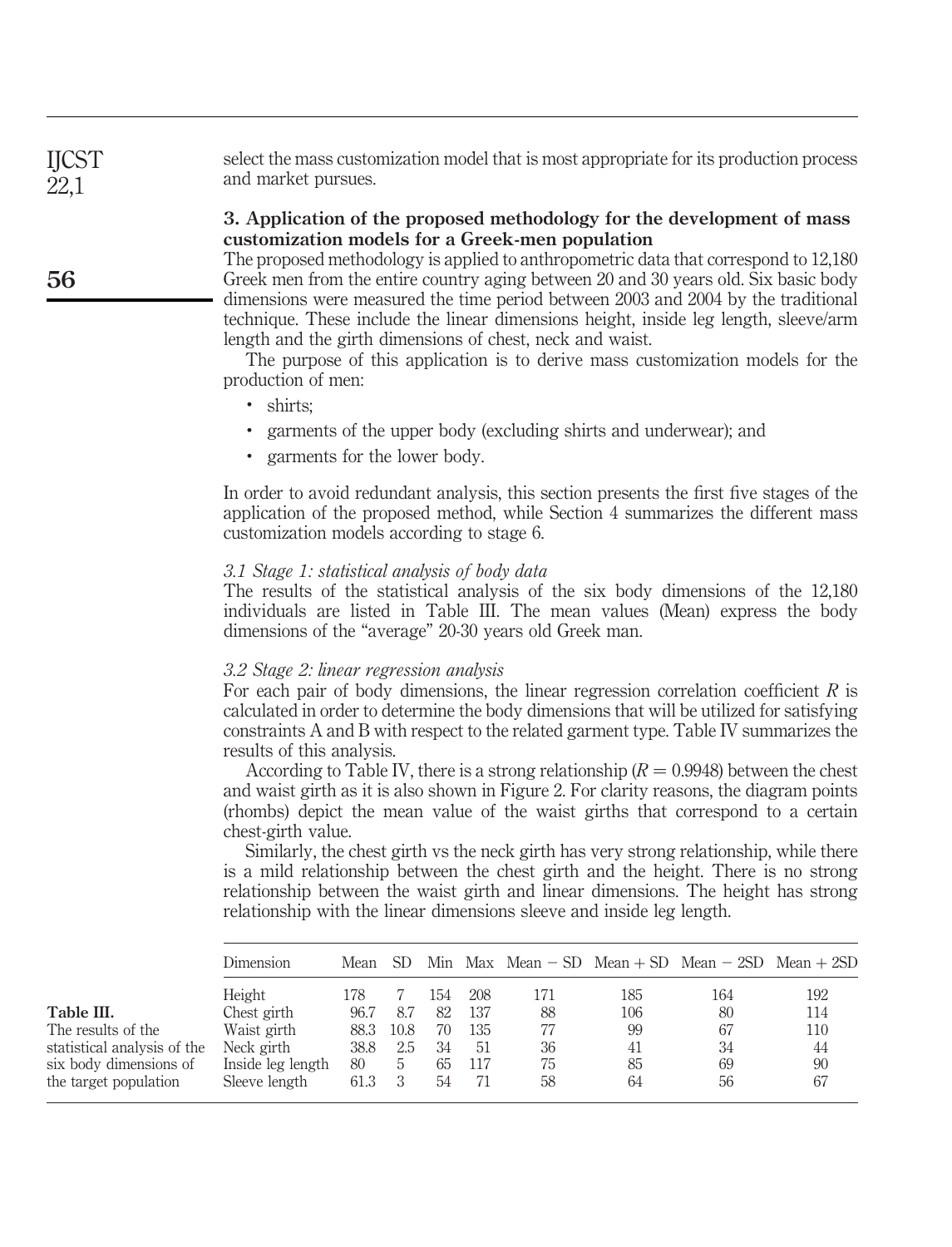Summarizing, there is a strong linear correlation within length and girth dimensions, but there is no linear correlation between length and girth dimensions. This is an important observation since most empirical size diagrams are based on a linear increment of the sizing systems. In other words, it is mistakenly supposed that when the girth body size is increased, the height size is increased, respectively. Because of this issue, existing sizing systems result to clothes which are suitable to a limited percentage of the target population (Ashdown, 1998; Lanenegger and van Osch, 2002).

Based on the above, the chest girth is selected as the primary dimension for upper body garments, while the neck girth is chosen as the primary dimension for the case of shirts. Also, the waist girth is considered as the primary dimension for the development of lower body garments. The rest of the dimensions like the height, sleeve or leg length will be selected as secondary dimensions with respect to one of the related garment types.

# 3.3 Stage 3: classification of the population in body types

3.3.1 Population vs height. The resulted classification of the target population is depicted in Table V. The population is divided into six categories with respect to the height dimension.

| Dimension         | Height        | Chest girth | Waist girth | Neck girth |                             |
|-------------------|---------------|-------------|-------------|------------|-----------------------------|
| Height            | <i>1.0000</i> | 0.7875      | 0.7024      | 0.7543     |                             |
| Chest girth       | 0.6354        | 1.0000      | 0.9928      | 0.9634     |                             |
| Waist girth       | 0.6740        | 0.9948      | 1.0000      | 0.9700     |                             |
| Neck girth        | 0.3886        | 0.9866      | 0.9712      | 1.0000     | Table IV.                   |
| Inside leg length | 0.9802        | 0.0387      | 0.2131      | 0.4704     | Correlation coefficient $R$ |
| Sleeve length     | 0.9927        | 0.8531      | 0.7664      | 0.7671     | of the body dimensions      |



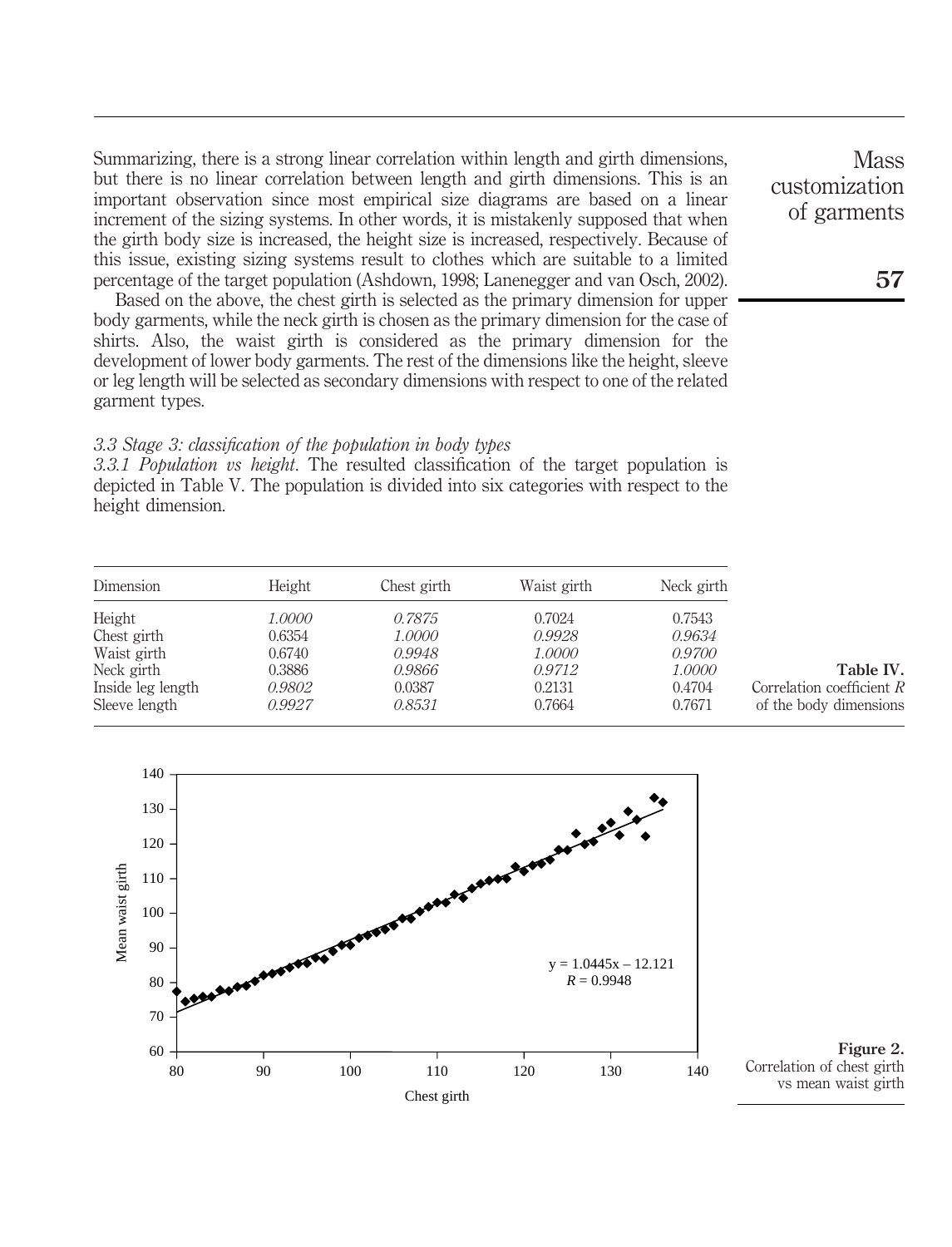3.3.2 Population vs "drop value". The resulted classification of the target population according to the drop value is listed in Table VI. Based on this analysis, it results that a large part of Greek male population has greater waist girth compared to the "medium" body type and it is categorized under the "full" body type. Thus, the difference between chest and waist girth for the major percentage of the population equals to 8 cm.

# 3.4 Stage 4: determination of primary sizes

In this stage, the target population is classified in sizes according to the chosen primary dimension. More specifically:

- . the chest girth is selected for the manufacture of the upper body garments;
- . the neck girth is selected for the manufacture of shirts; and
- . the waist girth is selected for the manufacture of lower body garments.

The chest girth dimension is subdivided setting by  $\delta = 4$  cm between two successive sizes according to the EN Standard (prEN 13402-3, 2004). This results to eight discrete sizes  $(n = 8)$  in the range between 82 and 114 cm. Similarly, the neck girth dimension is subdivided according to  $\delta = 1$  cm resulting to ten discrete sizes ( $n = 10$ ) in the range between 34 and 44 cm. Finally, the waist girth is divided into sizes according to  $\delta = 4$  cm, which results to ten discrete sizes ( $n = 10$ ) in the range between 70 and 110 cm.

### 3.5 Stage 5: determination of secondary sizes for every primary size

3.5.1 Upper body garments (excluding shirts and underwear). For upper body garments (excluding shirts and underwear), the primary dimension is the chest girth and the secondary dimensions are the waist girth and the height. Both secondary dimensions lie within Mean  $-$  2SD and Mean  $+$  2SD. For example, for chest girth size 90-94, five waist girth sizes are developed  $(\delta = 4)$  which correspond to individuals belonging to

|                  | Body type                                  | Height  | Population | Percentage |
|------------------|--------------------------------------------|---------|------------|------------|
|                  | Very short $<$ Mean $-$ 2SD                | < 164   | 240        | 2.0        |
|                  | $Mean - 2SD < Short < Mean - SD$           | 164-171 | 2,040      | 16.7       |
|                  | $Mean - SD < Normal < Mean$                | 171-178 | 4,568      | 37.5       |
| e V.             | $Mean < Tall < Mean + SD$                  | 178-185 | 3,978      | 32.7       |
| ification of the | Mean $+$ SD $<$ Very tall $<$ Mean $+$ 2SD | 185-192 | 1,143      | 9.4        |
| lation vs height | Too much tall $>$ Mean $+$ 2SD             | 192 >   | 211        | 1.7        |

| rapie v.              |
|-----------------------|
| Classification of the |
| population vs height  |

T<sub>ob</sub>l

|                       | Body type        | Difference of chest $-$ waist girth (cm) | Population | $\%$ |
|-----------------------|------------------|------------------------------------------|------------|------|
|                       | Very small       | >18                                      | 550        | 5    |
|                       | Small            | 14-18                                    | 1,302      | 11   |
| Table VI.             | Medium           | 10-14                                    | 2.707      | 22   |
| Classification of the | Full             | $6-10$                                   | 3,243      | 27   |
| target population     | Large            | $2-6$                                    | 2,313      | 19   |
| according to the drop | Extra large      | $-2$ to 2                                | 1,333      | 11   |
| value                 | Very extra large | $<-2$                                    | 732        | 6    |

**IJCST** 22,1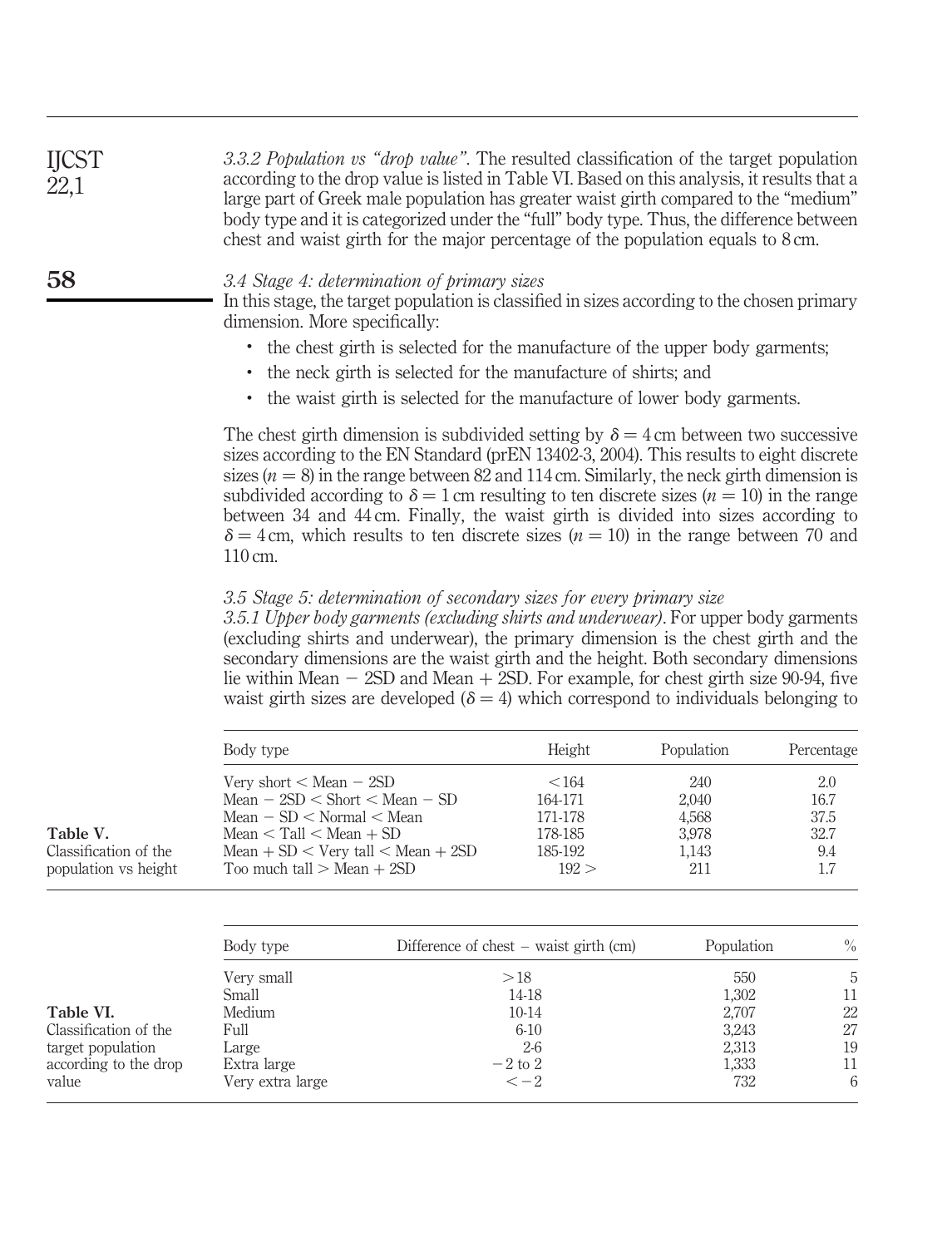the Medium body type. This distribution is depicted with the 3D graph shown in Figure 3.

Introducing the height as the second secondary dimension four more sizes are developed for every primary and first secondary size as it is shown in Table VII for chest girth size between 90 and 94 cm. These four height sizes correspond to the short, normal, tall and very tall body types.

3.5.2 Male shirts. The primary dimension for male shirts is neck girth and the secondary dimension is sleeve length. The secondary dimension lies within Mean  $-$  2SD and Mean  $+$  2SD. For example, for neck size 38, six sleeve length sizes are developed ( $\delta = 2$ ) which correspond to individuals belonging to the Medium body type. This distribution is depicted with the 3D graph shown in Figure 4.

3.5.3 Lower body male garments. For lower body male garments like the trousers, the primary dimension is the waist girth and the secondary dimension is the inside leg length. The secondary dimension lies within Mean  $-$  2SD and Mean  $+$  2SD. For example, for waist girth size 74-78, six inside leg length sizes are developed  $(\delta = 3)$ which correspond to individuals belonging to the Medium body type. This distribution is depicted with the 3D graph shown in Figure 5.





| Chest girth | Waist girth | 164-171 | 171-178 | Height (per cent)<br>178-185 | 185-192 | Total | Table VII.                                      |
|-------------|-------------|---------|---------|------------------------------|---------|-------|-------------------------------------------------|
| $90-94$     | 74-78       | 0.60    | 1.20    | 0.70                         | 0.10    | 2.60  | Sizes for upper body men<br>garments (excluding |
|             | 78-82       | 0.90    | 2.00    | 1.50                         | 0.30    | 4.70  | shirts and underwear)                           |
|             | 82-86       | 1.00    | 2.20    | 1.50                         | 0.40    | 5.10  | and corresponding                               |
|             | 86-90       | 0.50    | 1.30    | $1.00\,$                     | 0.30    | 3.10  | population percentages                          |
|             | 90-94       | 0.40    | 0.70    | 0.70                         | 0.10    | 1.90  | for chest girth size                            |
| Total       |             | 3.40    | 7.40    | 5.40                         | 1.20    | 17.40 | between 90 and 94 cm                            |

Mass customization of garments

59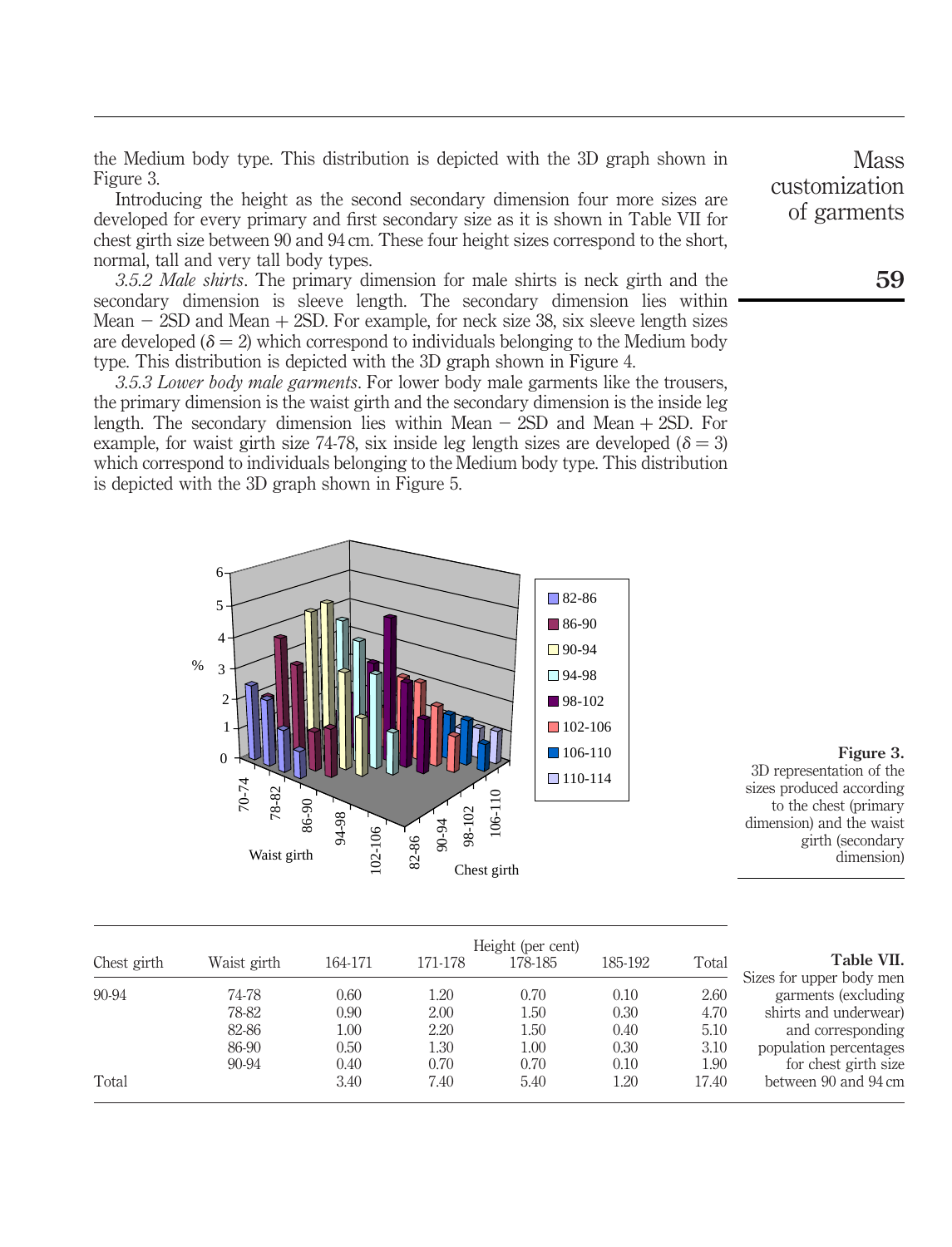# IJCST 22,1

60

Figure 4.

3D representation of the sizes derived according to the neck (primary dimension) and sleeve length (secondary dimension)



#### Figure 5. 3D representation of the

sizes derived according to the waist girth (primary dimension) and the inside leg length (secondary dimension)

# 4. Mass customization models for the Greek men population: application of stage 6 of the new methodology

The mass customization models presented in section 2 are applied to the following categories of male garments:

- . shirts;
- . coats; and
- . trousers.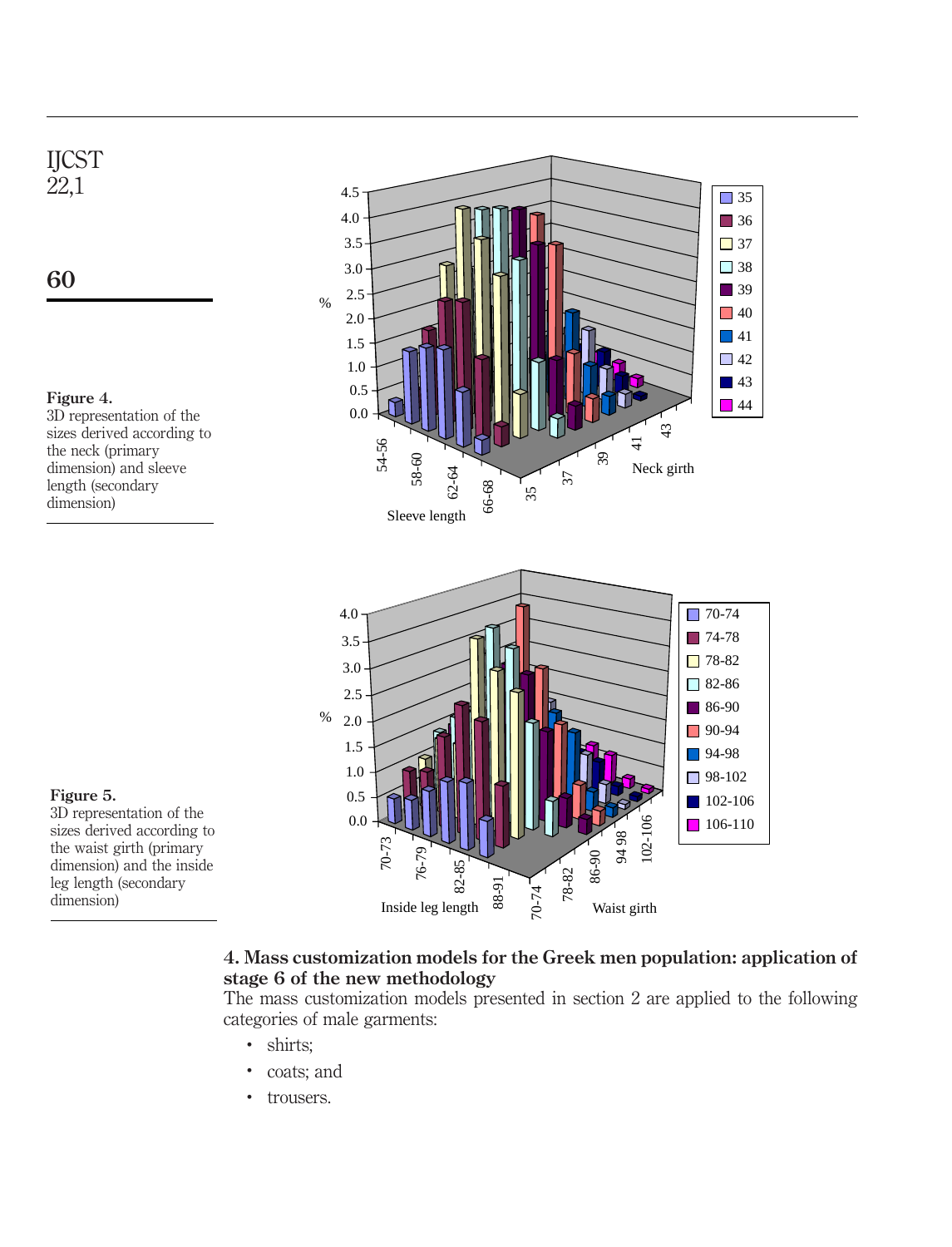Mass production for  $\hat{pret} \cdot \hat{a}$ -porter garments correspond to conventional sizing systems. The rest sizing systems presented below correspond to the mass customization models 1-4.

# 4.1 Sizing systems for male shirts

Ten medium sizes are proposed according to the mass production model of  $\hat{pr}et-a\text{-}borter$ shirts. The medium sizes correspond to sleeve length 60-62 cm (Table VIII):

- . According to mass customization model 1, 30 sizes are developed based on the sleeve length: ten for sleeve length 58-60 cm and ten for sleeve length 62-64 cm.
- . Mass customization model 2 is not applicable in this case because there is not a need to use a second secondary dimension.
- . Mass customization model 3 implies the development of 50 sizes: four more sizes based on the secondary dimension are developed for each medium size. Hence, ten more sizes are produced for sleeve length 56-58 cm, and ten for sleeve length 64-66 cm.
- . Mass customization model 4 implies the development of 59 sizes, which provides a comprehensive degree of mass customization for male shirts.

# 4.2 Sizing systems for male coats

Utilizing the chest and waist girth as well as height data of the target population, three mass customization models are developed for male coats. However, the obtained sizing systems can be regarded as general sizing systems for producing male upper garments excluding shirts and underwear. All results are summarized in Table IX, where for spacing reasons, we have omitted the sizes which correspond to chest girths between 94 and 110 cm:

- . According to mass production model, eight medium sizes based on the chest girth are produced. These regular sizes correspond to the waist girth and height of body type B (Medium).
- . According to mass customization model 1, 23 sizes are developed using the waist girth as secondary dimension. Seven sizes for body type A (small), eight for body type B (medium) and eight for body type C (full).

| Sleeve length                                                                                              |                                                                      | $\theta$<br>35                               | 36                               | 2<br>37                          | 3<br>38                          | Neck girth<br>4<br>39            | 5<br>40                          | 6<br>41                          | 42                               | 8<br>43                          | 9<br>44                           |
|------------------------------------------------------------------------------------------------------------|----------------------------------------------------------------------|----------------------------------------------|----------------------------------|----------------------------------|----------------------------------|----------------------------------|----------------------------------|----------------------------------|----------------------------------|----------------------------------|-----------------------------------|
| А<br>55<br>B<br>57<br>$\mathcal{C}$<br>59<br>D<br>61<br>E<br>63<br>$\mathbf F$<br>65<br>G<br>67<br>H<br>69 | 54-56<br>56-58<br>58-60<br>60-62<br>62-64<br>64-66<br>66-68<br>68-70 | 0A<br>0B<br>0C<br>0 <sub>D</sub><br>0E<br>0F | 1Α<br>1В<br>1C<br>1D<br>1E<br>1F | 2A<br>2B<br>2C<br>2D<br>2E<br>2F | 3B<br>3C<br>3D<br>3E<br>3F<br>3G | 4B<br>4C<br>4D<br>4E<br>4F<br>4G | 5B<br>5C<br>5D<br>5E<br>5F<br>5G | 6B<br>6C<br>6D<br>6E<br>6F<br>6G | 7B<br>7C<br>7D<br>7E<br>7F<br>7G | 8B<br>8C<br>8D<br>8E<br>8F<br>8G | 9B<br><b>9C</b><br>9D<br>9E<br>9F |

Mass customization of garments

Table VIII. Sizing system for male shirts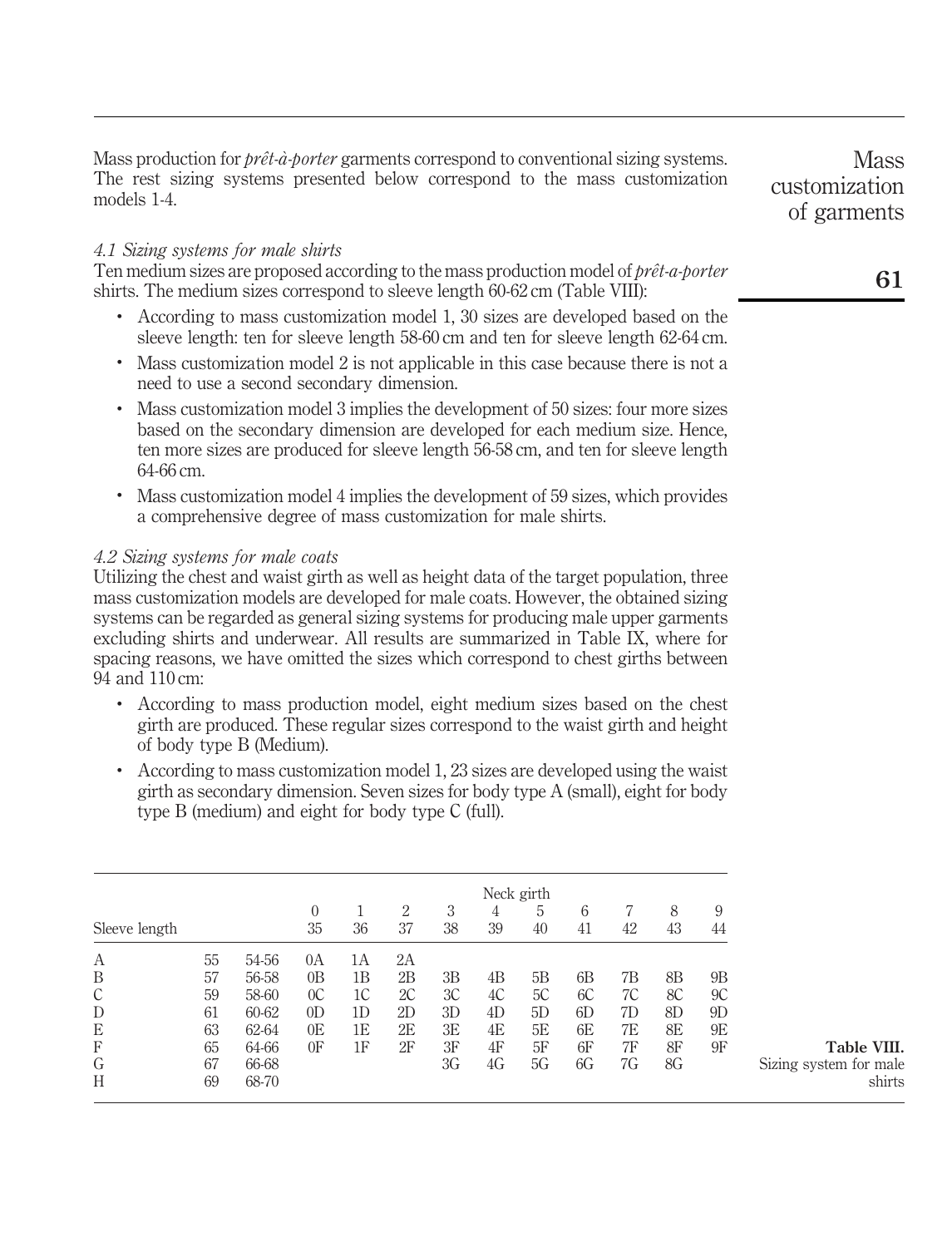| <b>IJCST</b><br>22,1              | Chest girth | Body type                | Waist girth | 1 (Short)<br>164-171 | Height<br>2 (Medium)<br>171-178 | 3 (Tall)<br>178-185 | 4 (Very tall)<br>185-192 |
|-----------------------------------|-------------|--------------------------|-------------|----------------------|---------------------------------|---------------------|--------------------------|
|                                   |             |                          |             |                      |                                 |                     |                          |
|                                   | $1(82-86)$  | A-Small                  |             |                      |                                 |                     |                          |
|                                   |             | <b>B-Medium</b>          | 70-74       | 1B1                  | 1B2                             | 1B3                 | 1B4                      |
| 62                                |             | C-Full                   | 74-78       | 1C1                  | 1C <sub>2</sub>                 | 1C <sub>3</sub>     | 1C4                      |
|                                   |             | D-Large                  | 78-82       | 1D1                  | 1D2                             | 1D3                 | 1D4                      |
|                                   |             | E-Extra large            | 82-86       | 1E1                  | 1E2                             | 1E3                 | <b>1E4</b>               |
|                                   | $2(86-90)$  | A-Small                  | 70-74       | 2A1                  | 2A2                             | 2A3                 | 2A4                      |
|                                   |             | <b>B-Medium</b>          | 74-78       | 2B1                  | 2B2                             | 2B3                 | 2B4                      |
|                                   |             | C-Full                   | 78-82       | 2C1                  | 2C2                             | 2C <sub>3</sub>     | 2C4                      |
|                                   |             | D-Large                  | 82-86       | 2D1                  | 2D2                             | 2D3                 | 2D4                      |
|                                   |             | E-Extra large            | 86-90       | 2E1                  | 2E2                             | 2E3                 | 2E4                      |
|                                   | $3(90-94)$  | A-Small                  | 74-78       | 3A1                  | 3A2                             | 3A3                 | 3A4                      |
|                                   |             | <b>B-Medium</b>          | 78-82       | 3B1                  | 3B2                             | 3B <sub>3</sub>     | 3B4                      |
|                                   |             | C-Full                   | 82-86       | 3C1                  | 3C2                             | 3C <sub>3</sub>     | 3C4                      |
|                                   |             | D-Large                  | 86-90       | 3D1                  | 3D2                             | 3D3                 | 3D4                      |
|                                   |             | E-Extra large            | 90-94       | 3E1                  | 3E2                             | 3E3                 | 3E4                      |
|                                   |             |                          |             |                      |                                 |                     |                          |
| Table IX.                         | 8 (110-114) | A-Small                  | 94-98       | 8A1                  | 8A2                             | 8A3                 | <b>8A4</b>               |
| Sizing system for upper           |             | <b>B-Medium</b>          | 98-102      | 8B1                  | 8B2                             | 8B3                 | 8B4                      |
| body men garments                 |             | C-Full                   | 102-106     | 8C <sub>1</sub>      | 8C <sub>2</sub>                 | <b>8C3</b>          | 8C4                      |
| excluding shirts and<br>underwear |             | D-Large<br>E-Extra large | 106-110     | 8D1                  | 8D2                             | 8D3                 | 8D4                      |

- . According to mass customization model 2, 69 sizes are developed using the waist girth and height as secondary dimensions. Eight more sizes are produced for every primary size compared to the mass production model.
- . According to mass customization models 3 and 4, 152 sizes are developed using the waist girth and height as secondary dimensions. About 24 more sizes are produced for every primary size compared with the mass production model. In this case, mass customization model 4 results to the same sizing system with the third one.

### 4.3 Sizing systems for male trousers

Utilizing the waist girth and inside leg length, four mass customization models are developed for male trousers. All results are summarized in Table X:

- . According to mass production model, ten medium sizes based on the waist girth are produced. These medium sizes correspond to the inside leg length 79-82 cm.
- . According to mass customization model 1, 30 sizes are developed using the inside leg length as secondary dimension. About 20 more sizes than the mass production model are developed: ten for inside leg length 76-79 cm and ten for inside leg length 82-85 cm.
- . Mass customization model 2 is not applicable in this case since there is not a need to use a second secondary dimension.
- . According to mass customization model 3, 50 sizes are developed using the inside leg length. About 20 more sizes are developed compared to mass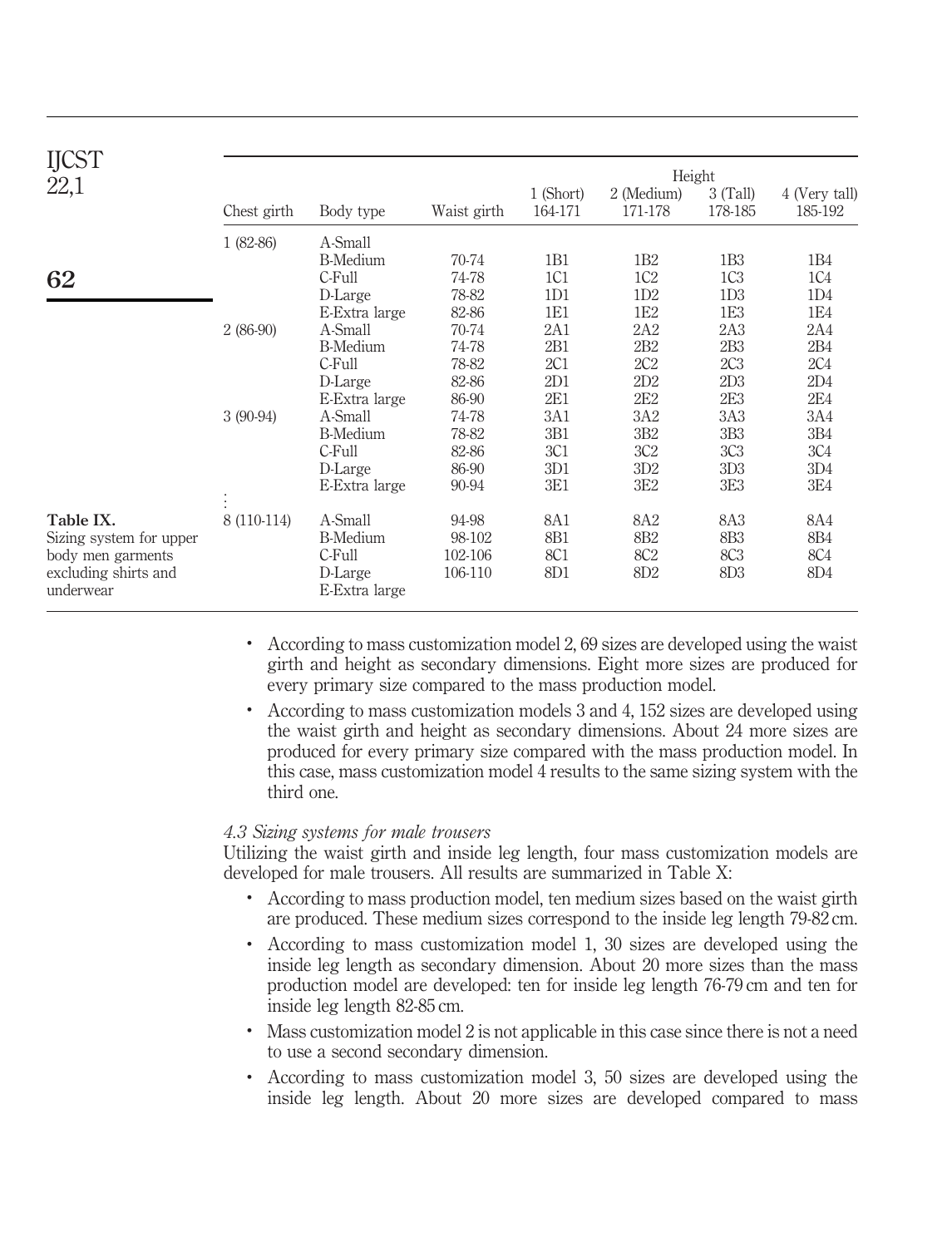|                 |                 |                                         |                    |               |                |             |          | Vais                   |                  |                          |                           |                 |
|-----------------|-----------------|-----------------------------------------|--------------------|---------------|----------------|-------------|----------|------------------------|------------------|--------------------------|---------------------------|-----------------|
|                 |                 |                                         |                    |               |                |             |          | girti<br>9294<br>90.94 |                  |                          |                           |                 |
|                 |                 |                                         |                    |               | $\frac{2}{80}$ |             | 48.90    |                        |                  |                          |                           | $\frac{9}{106}$ |
| nside leg lengt |                 |                                         | $\frac{72}{70.74}$ | $rac{1}{76}$  |                | ం జి.<br>సి |          |                        | 6<br>98<br>94.98 | $\frac{7}{100}$<br>8-102 | $\frac{8}{104}$<br>02-106 |                 |
|                 |                 |                                         | <b>SB88BB</b>      | <b>ABSOBE</b> | 弘迅汇加班          | 认出的出生的      | 社由お白由中お生 | <b>GB88BB85</b>        | 38888888         | <b>ABABAFAE</b>          | 38888888                  | <b>ABSABBSB</b> |
|                 |                 |                                         |                    |               |                |             |          |                        |                  |                          |                           |                 |
|                 | ア 下 で 乱 怒 % % % | 72623636535<br>7262363655<br>7262363655 |                    |               |                |             |          |                        |                  |                          |                           |                 |
|                 |                 |                                         |                    |               |                |             |          |                        |                  |                          |                           |                 |
| ㅁ               |                 |                                         |                    |               |                |             |          |                        |                  |                          |                           |                 |
| Ĺτ              |                 |                                         |                    |               |                |             |          |                        |                  |                          |                           |                 |
|                 |                 |                                         |                    |               |                |             |          |                        |                  |                          |                           |                 |
|                 |                 |                                         |                    |               |                |             |          |                        |                  |                          |                           |                 |
|                 |                 |                                         |                    |               |                |             |          |                        |                  |                          |                           |                 |

Mass customization of garments

63

Table X. Sizing system for lower body men garments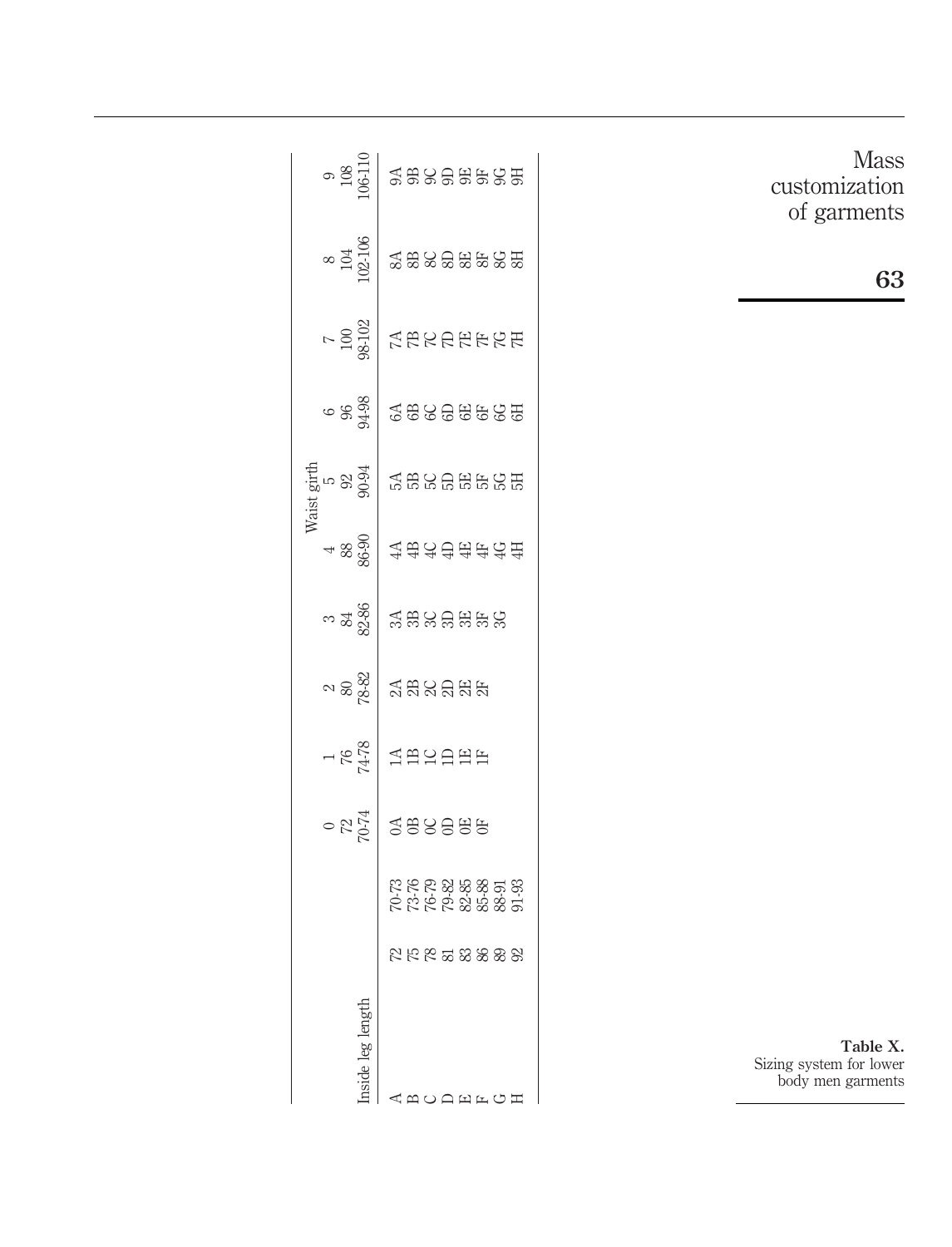IJCST 22,1

64

customization model 2: ten for inside leg length 73-76 cm, and ten for inside leg length 85-88 cm.

. According to mass customization model 4, 73 sizes are developed. The produced sizing system satisfies 99.9 per cent of the target population.

### 4.4 Assessment of the developed sizing systems

Table XI shows the results of applying the proposed satisfaction percentage index for the assessment of the developed mass customization models for the three aforementioned garment types. In the case of mass production (model 0), the total satisfaction percentage values are unacceptably low, particularly when the garment manufacturing constrains involve three distinct dimensions (e.g. coats). The satisfaction percentage is considerably increased with mass customization model 1, which expresses a first step towards mass customization for the case of shirts and trousers. Mass customization 2 is required for cloths like coats where three dimensions are utilized by the corresponding manufacturing constraints. This model provides a significant improvement to the cloths fitting compared to the previous one.

Mass customization models 3 and 4 provide a considerable level of mass customization. The total satisfaction percentages of both models in the target population are very high, with the cost of producing a relatively large number of garment sizes. All results are shown in the graph of Figure 6.

### 5. Implementation

Mass production strategies have driven apparel production for decades with a negative impact in design and fit of clothing. These strategies have categorized whole populations by a relatively small number of sizing systems and made it virtually impossible to meet the needs of those individuals who have special fitting requirements (Istook, 2002). The proposed methodology for the development of sizing systems combined with computer-aided and information technologies can enable the creation of garments, customized for fit, in a very quick and accurate manner. These customized garments can be inserted into normal production lines as an additional "size" and produced like every other garment of the same style. This means that successful companies with huge libraries of garment styles would be able to implement the proposed mass customization strategy with relatively little effort. Potential increase in production cost that would occur due to cutting a few garments at a time, rather than hundreds, could be offset with increases in sales and customer loyalty.

The proposed method for mass customization can be implemented by using either manual measurements or automatic scanning as well as. In this paper, we applied the proposed method in sizing data taken by conventional manual methods which are usually subject to noise and inaccuracies. These shortcomings are not expected to appear in automatic scanning data which are high-accurate and filtered for noise removal. Finally, implementing a field research for the collection of anthropometric data are usually an expensive and time-consuming task which prerequisites the accomplishment of several criteria (Ujevic et al., 2006). Discussing on this task is, however, out of the scope of the present research.

### 6. Conclusions

A new methodology for the mass customization of garments has been proposed in this paper. With the proposed method, it is possible to control the mass customization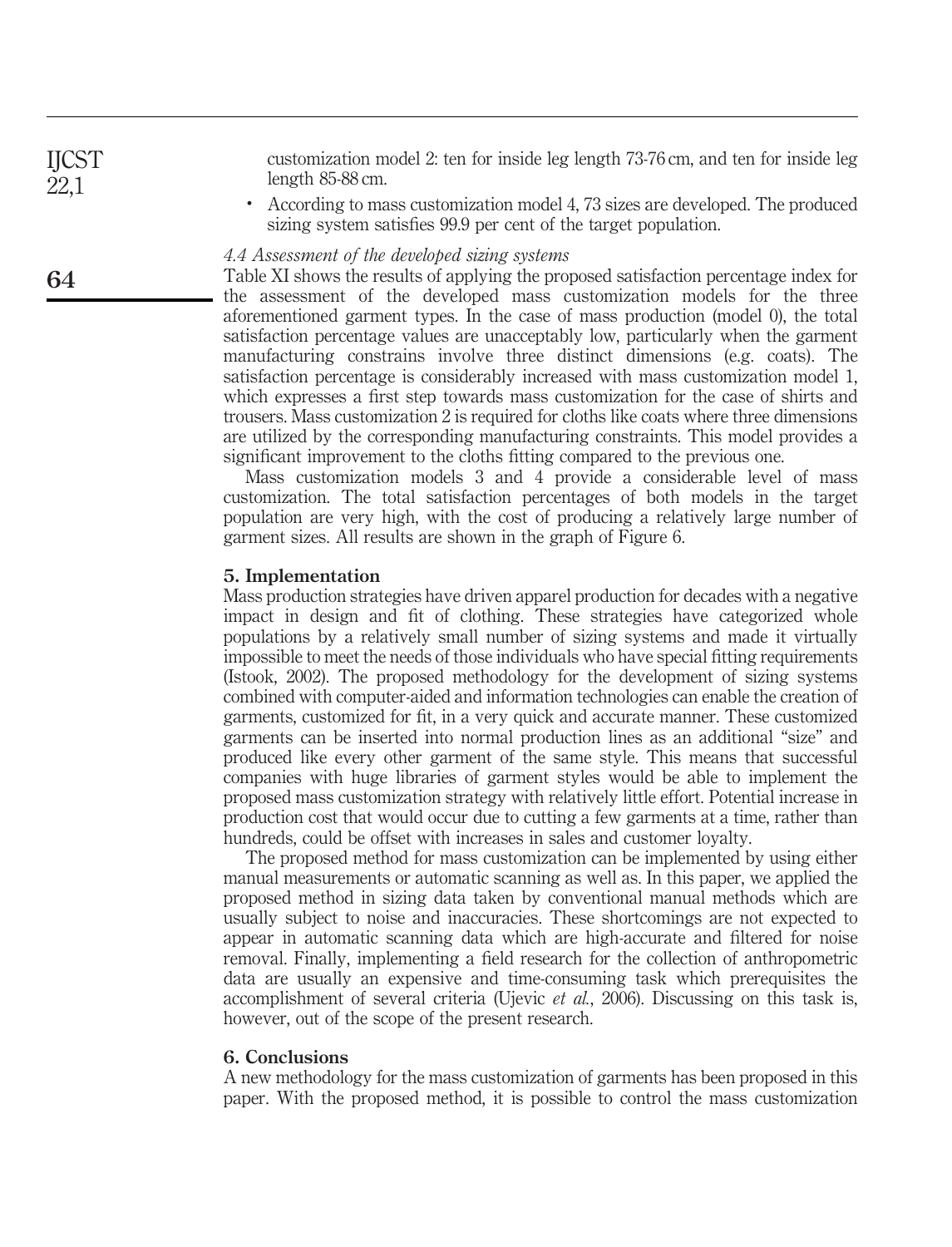| <b>Mass</b><br>customization<br>of garments<br>65                                          | 80.3<br>93.9<br>23.4<br>$\mathbf{I}$          | Total satisfaction (%)                                 |
|--------------------------------------------------------------------------------------------|-----------------------------------------------|--------------------------------------------------------|
|                                                                                            | $28 - 82$                                     | Lower body garments<br>Trousers<br>Number of sizes $n$ |
|                                                                                            | $0 - 2$                                       | <b>Model</b>                                           |
|                                                                                            | 900233333                                     | Satisfaction (%)                                       |
|                                                                                            | $\frac{8}{3}$ $\frac{8}{3}$ $\frac{13}{12}$   | Number of sizes $n$<br>Coats                           |
|                                                                                            | $0 - 2$                                       | Model                                                  |
|                                                                                            | $24.9$<br>67.4<br>$90.2$<br>$92.4$<br>$\vert$ | Upper body garments<br>Total satisfaction (%)          |
| Table XI.<br>The total satisfaction<br>percentage of the target<br>population according to | $28 - 88$                                     | <b>Shirts</b><br>Model Number of sizes n               |
| developed mass<br>customization models                                                     | $0 - N$ $N$ $4$                               |                                                        |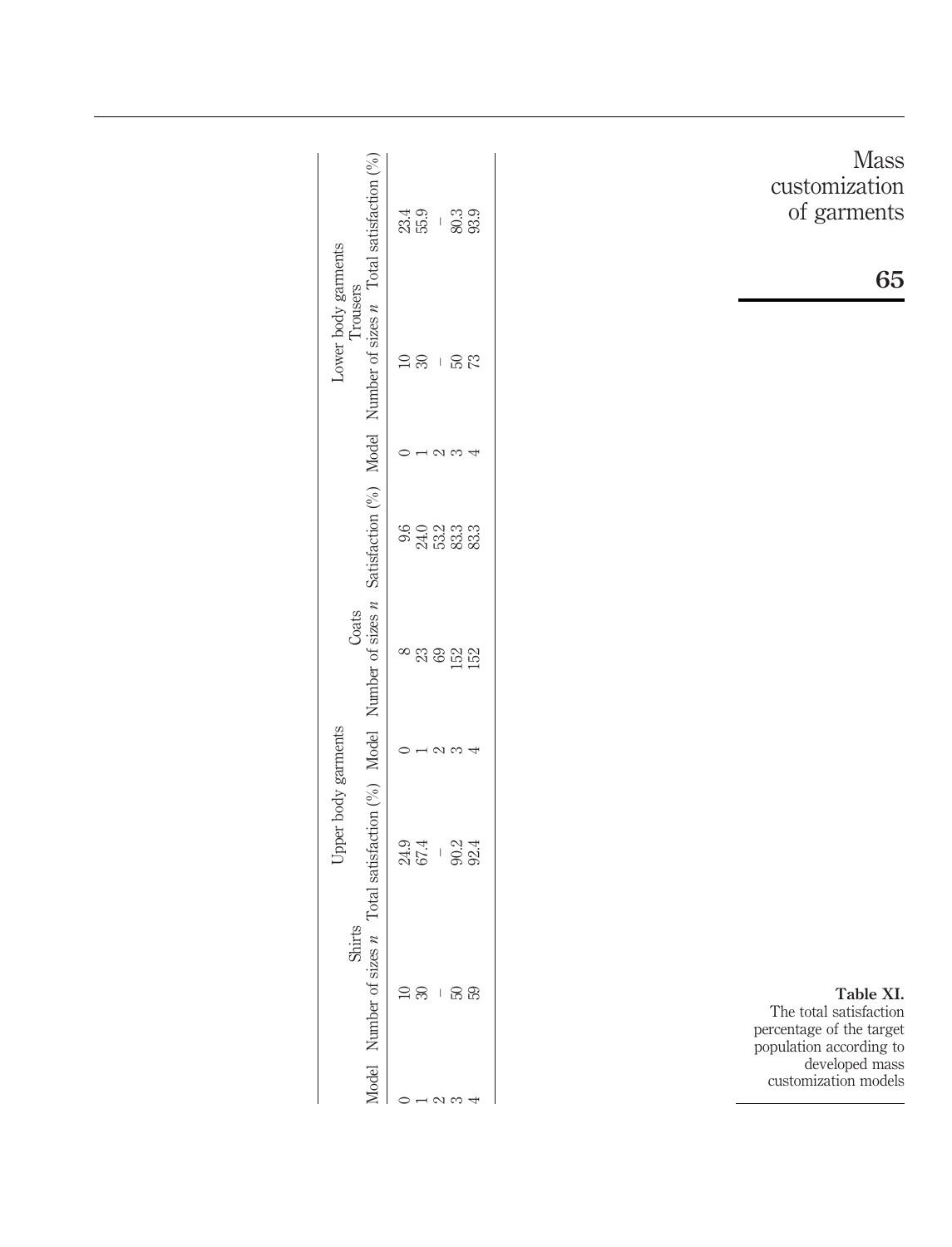

degree according to four different models, which affect the corresponding sizing system of a specific garment type. In this way, a garments producer can choose the mass customization model that is closer to his manufacturing line and marketing pursues. This selection is facilitated through an assessment tool called "Total satisfaction percentage." This statistical tool is in place to examine how much a sizing system "satisfies" the target population and it is harmonized with the European Standards of sizing systems development, which are going to be applied in the near future.

The proposed methodology has been successfully applied for the development of mass customization models for male shirts, coats and trousers with respect to Greek men between 20 and 30 years old. This application indicates the limitations of conventional sizing systems and the advantages of using a "scalable" mass customization model.

The methodology presented herein, can be applied to the development of mass customization models for other categories of garments and target population. Our future work includes the development of methods for the automatic garments grading with respect to the aforementioned mass customization models and practise.

### References

- Anderson, L.J., Brannon, E.L., Ulrich, P.V., Marshall, T., Staples, N., Grasso, M., Butenhoff, P. and Beninati, M. (1999), Discovering the Process of Mass Customization: A Paradigm Shift for Competitive Manufacturing, American Apparel Manufacturers Association, Auburn, AL, available at: www.auburn.edu/mcrp.html
- Ashdown, S.P. (1998), "An investigation of the structure of sizing systems: a comparison of three multidimensional optimized sizing systems generated from anthropometric data with the ASTM standard D5585-94", International Journal of Garments Science and Technology, Vol. 10 No. 5, pp. 324-41.
- Ashdown, S.P. and Delong, M. (1995), "Perception testing of apparel ease variation", Applied Ergonomics, Vol. 26 No. 1, pp. 47-54.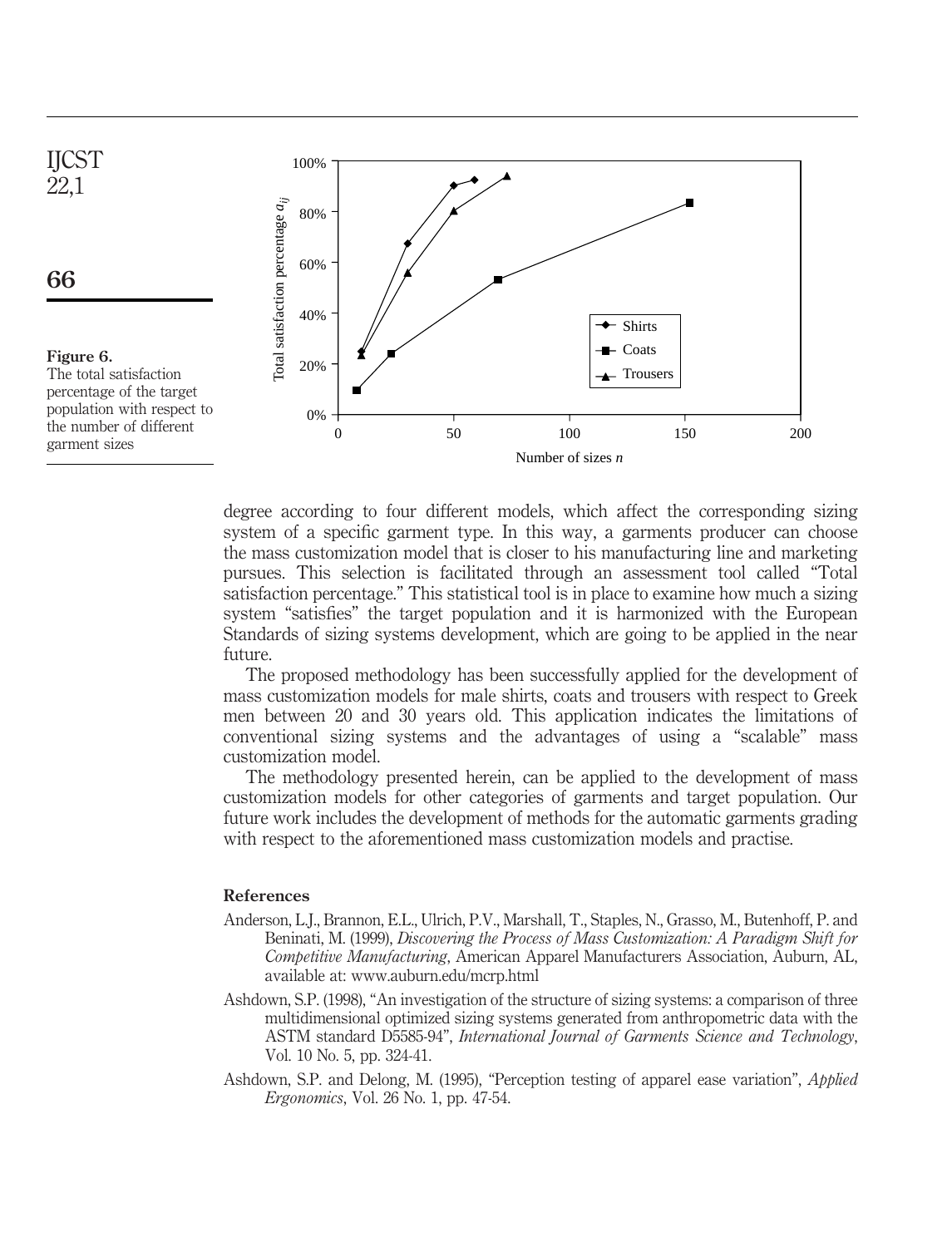- Barroso, M.P., Arezes, P.M., da Costa, L.G. and Miguel, A.S. (2005), "Anthropometric study of Portuguese workers", International Journal of Industrial Ergonomics, Vol. 35, pp. 401-10.
- BS 7231 (1990), Part 1: Body Measurements of Boys and Girls from Birth to 16.9 Years, British Standards Institution, London.
- Cooklin, G. (1999), Pattern Grading for Women's Clothes: The Technology of Sizing, Blackwell Science, Oxford, pp. 3-18.
- Davis, S.M. (1987), Future Perfect, Addison-Wesley, Reading, MA.
- DeLong, M., Ashdown, S., Butterfield, L. and Turnbladh, K.F. (1993), "Data specifications needed for apparel production using computers", Garments Textile Research Journal, Vol. 11 No. 4, pp. 1-7.
- Fralix, M.T. (2000), "Mass customization using the internet", Proceedings of the 80th World Conference of the Textile Institute, Manchester, 16-19 April.
- Gazzuolo, E., DeLong, M., Lohr, S., LaBat, K. and Bye, E. (1992), "Predicting garment pattern dimensions from photographic and anthropometric data", Applied Ergonomics, Vol. 23, pp. 161-71.
- Goldsberry, E., Shim, S. and Reich, N. (1996), "Women 55 years and older: overall satisfaction and dissatisfaction with the fit of ready-to-wear: Part II", Garments and Textile Research Journal, Vol. 14 No. 2, pp. 121-31.
- Gupta, D. and Gangadhar, B.R. (2004), "A statistical model for developing body size charts for garments", International Journal of Garments Science and Technology, Vol. 16 No. 5, pp. 458-69.
- Hsu, C.-H. and Wang, M.-J.J. (2005), "Using decision tree-based data mining to establish a sizing system for the manufacture of garments", International Journal of Advanced Manufacturing Technology, Vol. 26, pp. 669-74.
- Istook, C. (2002), "Enabling mass customization: computer-driven alteration methods", International Journal of Clothing Science & Technology, Vol. 14 No. 1, pp. 61-76.
- Istook, C., Little, T., Hong, H. and Plumlee, T. (2003), "Automated garment development from body scan data", NTC Project S00-NS15, National Textile Center Annual Report, November (formerly I00-S15).
- Jarosz, E. (1999), "Anthropometry of elderly women in Poland: dimensions for design", International Journal of Industrial Ergonomics, Vol. 25, pp. 203-13.
- Kotha, S. (1995), "Mass customization: implementing the emerging paradigm for competitive advantage", Strategic Management International, Vol. 16, pp. 21-42.
- LaBat, K.L. and Delong, M.R. (1990), "Body cathexis and satisfaction with fit of apparel", Garments and Textile Research Journal, Vol. 8 No. 2, pp. 42-8.
- Lanenegger, R. and van Osch, R. (2002), "One size for Europe: a garment size system for Europe", Avantex Frankfurt, 13 May.
- Loker, S., Ashdown, S. and Schoenfelder, K. (2005), "Size-specific analysis of body scan data to improve apparel fit", Journal of Textile and Apparel, Technology and Management, Vol. 4 No. 3, pp. 1-15.
- McCulloch, C.E., Paal, B. and Ashdown, S.A. (1998), "An optimization approach to apparel sizing", Journal of the Operational Research Society, Vol. 49, pp. 492-9.
- Pine, B.J. (1993), Mass Customization: The New Frontier in Business Competition, Harvard Business School Press, Boston, MA.
- prEN 13402-3 (2004), "Size designation of clothes Part 3: measurements and intervals", Final Draft.

Mass customization of garments